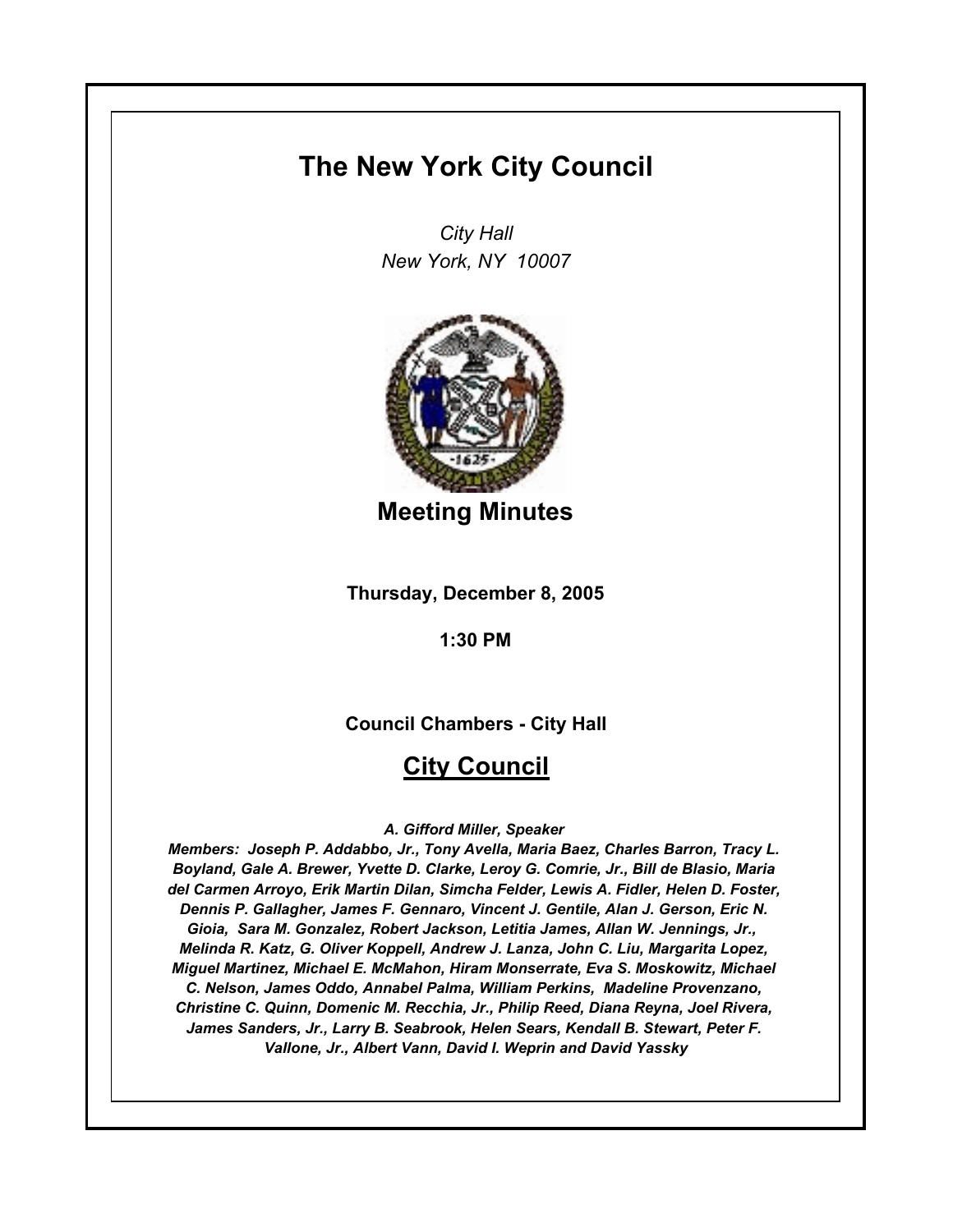*The Public Advocate (Ms. Gotbaum)*

1. Roll Call

#### **Present,**

Speaker Miller, Addabbo Jr., Avella, Barron, Boyland, Brewer, Clarke, Comrie Jr., Dilan, de Blasio, Felder, Fidler, Foster, Gallagher, Gentile, Gerson, Gioia, Gonzalez, Jackson, James, Jennings Jr., Katz, Koppell, Lanza, Liu, Lopez, Martinez, McMahon, Monserrate, Moskowitz, Nelson, Oddo, Palma, Perkins, Provenzano, Quinn, Recchia Jr., Reyna, Rivera, Seabrook, Sears, Stewart, Vallone Jr., Vann, Weprin, Yassky and Arroyo

#### **Excused,**

Baez, Gennaro, Reed and Sanders Jr.

*The presence of a quorum was announced by The Public Advocate (Ms. Gotbaum).*

### 2. Invocation

*The Invocation was delivered by Council Member Seabrook.*

*Council Member Jackson moved to spread the Invocation in full upon the Record.*

### 3. Adoption of Minutes

*Council Member Jackson moved that the Minutes of the Stated Meeting of October 27, 2005 be adopted as printed.*

### 4. Messages & Papers from the Mayor

**M 0720-2005 Communication from the Mayor – Mayors veto and disapproval message of Introductory Number L.U. 638 & Res 1276, disapproving the designation by the Landmarks Preservation Commission of the Austin, Nichols & Co. Warehouse located at 184 Kent Avenue, Brooklyn, Designation List No. 368, LP-2163 (L.U. No. 638; 20065076 HKK; N 060166 HKK).**

> **This Mayor's Message was Referred to Comm by Council to the Committee on Land Use**

5. Communications from City, County & Borough Offices

*None*

- 6. Petitions and Communications *None*
- 7. Land Use Call-Ups

*None*

8. Communication from the Speaker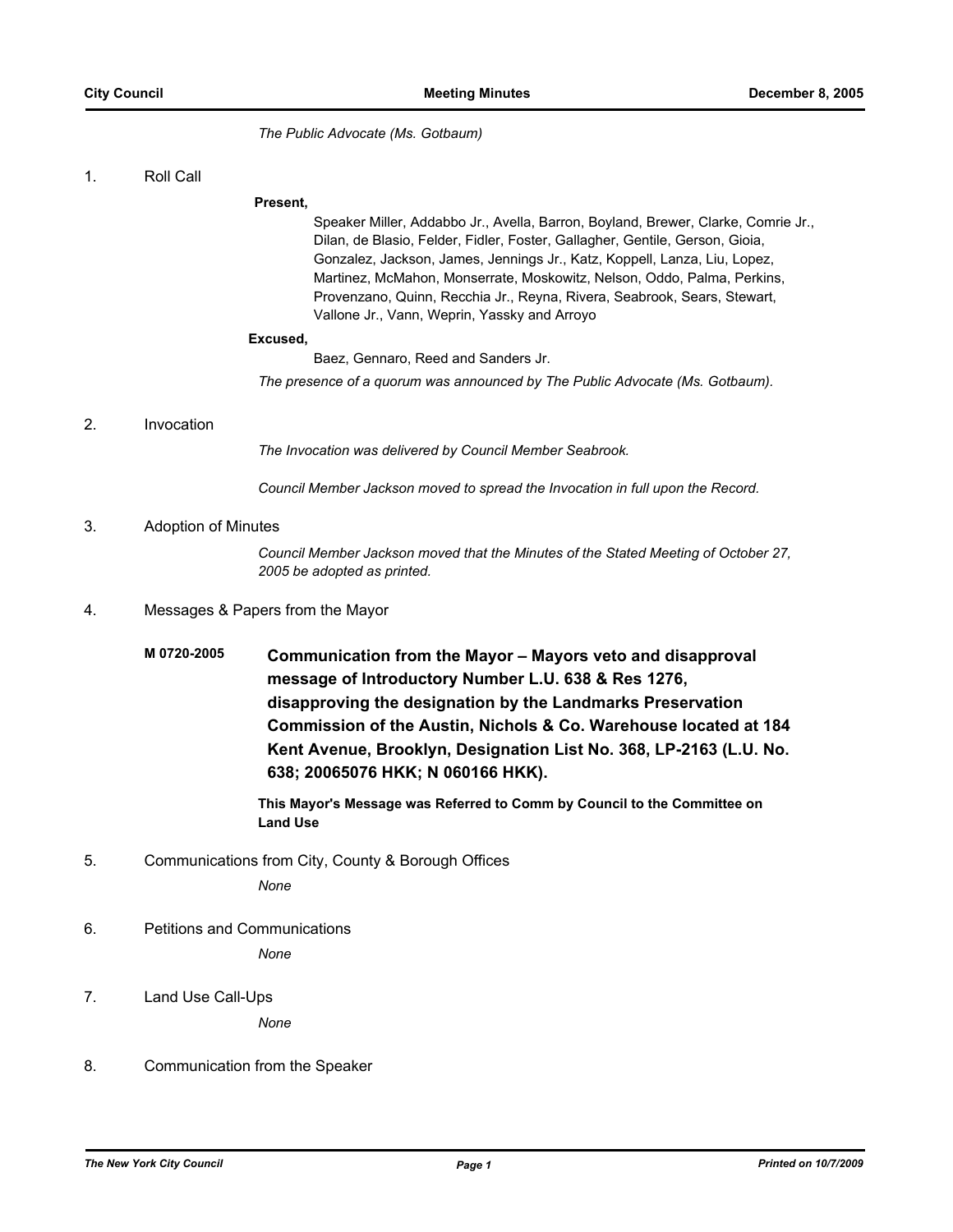- 9. Discussion of General Orders
- 10. Reports of Special Committees *None.*
- 11. Reports of Standing Committees

Report of the Committee on Finance

# **Int 0719-2005 A Local Law to amend the administrative code of the city of New York, in relation to the compensation of the public administrators.**

*Attachments:* Committee Report 10/21/05, Hearing Transcript 10/21/05

**A motion was made that this Introduction be Overridden by Council approved by Roll Call.**

**Affirmative,** 45 -

Speaker Miller, Addabbo Jr., Avella, Boyland, Brewer, Clarke, Comrie Jr., Dilan, de Blasio, Felder, Fidler, Foster, Gallagher, Gentile, Gerson, Gioia, Gonzalez, Jackson, James, Katz, Koppell, Lanza, Liu, Lopez, Martinez, McMahon, Monserrate, Moskowitz, Nelson, Oddo, Palma, Perkins, Provenzano, Quinn, Recchia Jr., Reyna, Rivera, Seabrook, Sears, Stewart, Vallone Jr., Vann, Weprin, Yassky and Arroyo

**Negative,** 2 -

Barron and Jennings Jr.

**Excused,** 4 -

Baez, Gennaro, Reed and Sanders Jr.

**Enactment No:** 2005/104

# **M 0689-2005 Communication for the Mayor - Mayor's veto and disapproval message of Introductory Number 719, in relation to the compensation of the public administrators.**

*Attachments:* Mayor's Veto Message, Committee Report

**A motion was made that this Mayor's Message be Filed by Council approved by Roll Call.**

**Affirmative,** 45 -

Speaker Miller, Addabbo Jr., Avella, Boyland, Brewer, Clarke, Comrie Jr., Dilan, de Blasio, Felder, Fidler, Foster, Gallagher, Gentile, Gerson, Gioia, Gonzalez, Jackson, James, Katz, Koppell, Lanza, Liu, Lopez, Martinez, McMahon, Monserrate, Moskowitz, Nelson, Oddo, Palma, Perkins, Provenzano, Quinn, Recchia Jr., Reyna, Rivera, Seabrook, Sears, Stewart, Vallone Jr., Vann, Weprin, Yassky and Arroyo

**Negative,** 2 -

Barron and Jennings Jr.

**Excused,** 4 -

Baez, Gennaro, Reed and Sanders Jr.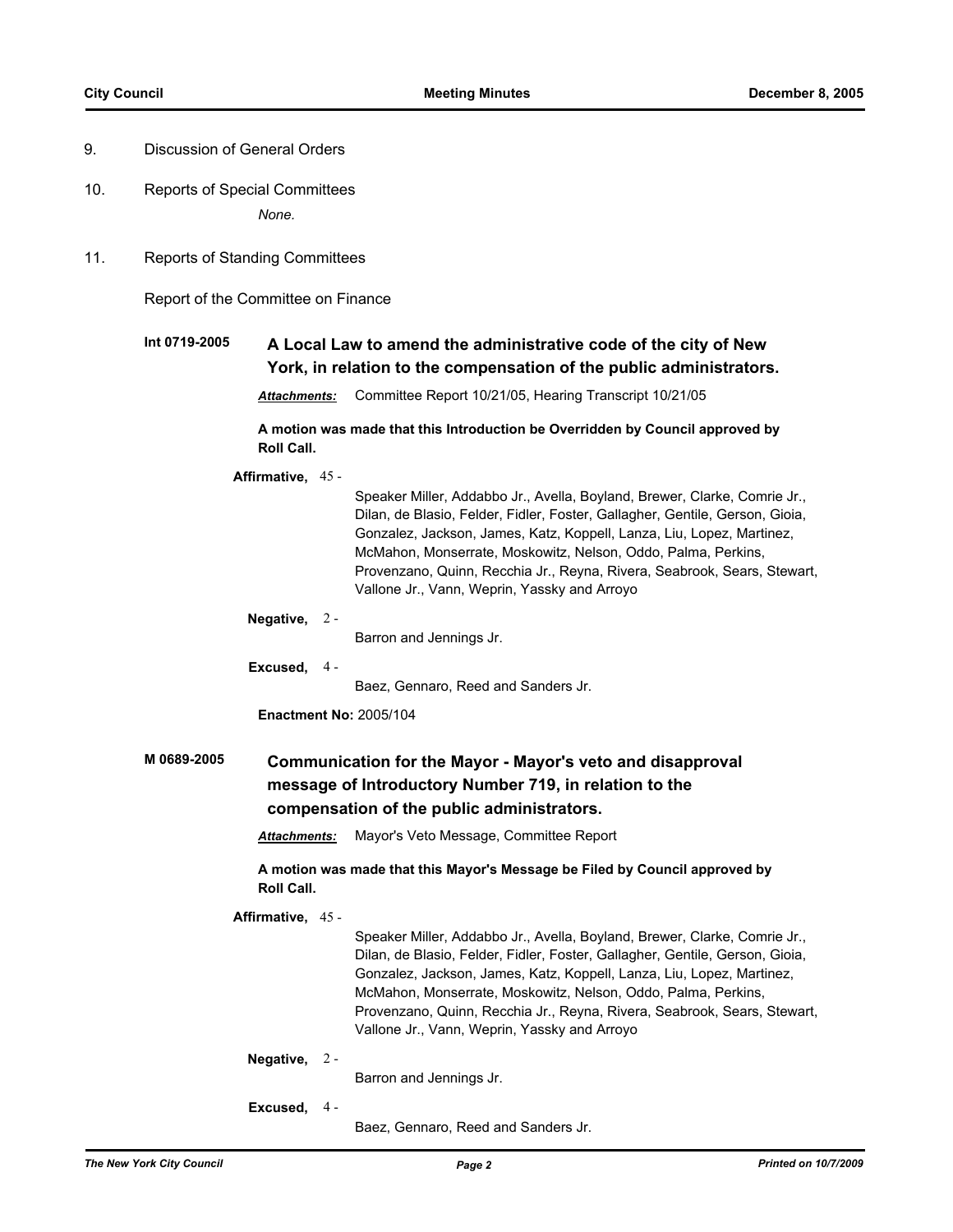| LU 0664-2005                                                                                                                                                                                                                                                          |                                                                                                                                                                                                                                               | Grace Towers HDFC, 2060 Pitkin Avenue, Brooklyn, New York,<br>Block 3737, Lot 1, Council District No. 42, Community District No. 5.                                                                                                                                                                                                 |  |
|-----------------------------------------------------------------------------------------------------------------------------------------------------------------------------------------------------------------------------------------------------------------------|-----------------------------------------------------------------------------------------------------------------------------------------------------------------------------------------------------------------------------------------------|-------------------------------------------------------------------------------------------------------------------------------------------------------------------------------------------------------------------------------------------------------------------------------------------------------------------------------------|--|
|                                                                                                                                                                                                                                                                       |                                                                                                                                                                                                                                               | A motion was made that this Land Use Application be Approved, by Council<br>approved by consent Roll Call.                                                                                                                                                                                                                          |  |
| Res 1283-2005                                                                                                                                                                                                                                                         | Resolution approving a partial exemption from real property taxes<br>for property located at 2060 Pitkin Avenue (Block 3737, Lot 1),<br>Brooklyn, pursuant to Section 577 of the Private Housing Finance<br>Law (Preconsidered L.U. No. 664). |                                                                                                                                                                                                                                                                                                                                     |  |
|                                                                                                                                                                                                                                                                       | consent Roll Call.                                                                                                                                                                                                                            | A motion was made that this Resolution be Approved, by Council approved by                                                                                                                                                                                                                                                          |  |
| Report of the Committee on Land Use                                                                                                                                                                                                                                   |                                                                                                                                                                                                                                               |                                                                                                                                                                                                                                                                                                                                     |  |
| LU 0638-2005                                                                                                                                                                                                                                                          |                                                                                                                                                                                                                                               | Application no. 20065076 HKK (N 060166 HKK), pursuant to §3020<br>of the Charter of the City of New York, concerning the designation<br>(List No.368, LP-2163) by the Landmarks Preservation Commission<br>of the Austin Nichols and Co. Warehouse located at 184-198 Kent<br>Avenue, Borough of Brooklyn, Council District no. 33. |  |
| A motion was made that this Land Use Application be Overridden by Council<br>approved by Roll Call.                                                                                                                                                                   |                                                                                                                                                                                                                                               |                                                                                                                                                                                                                                                                                                                                     |  |
|                                                                                                                                                                                                                                                                       | Affirmative, 37 -                                                                                                                                                                                                                             | Speaker Miller, Addabbo Jr., Boyland, Clarke, Comrie Jr., Dilan, de Blasio,<br>Felder, Fidler, Foster, Gallagher, Gerson, Gioia, Gonzalez, Jackson, Katz,<br>Koppell, Lanza, Liu, Martinez, Monserrate, Moskowitz, Nelson, Oddo,<br>Palma, Provenzano, Quinn, Recchia Jr., Reyna, Rivera, Seabrook, Sears,                          |  |
|                                                                                                                                                                                                                                                                       | Negative, $8 -$                                                                                                                                                                                                                               | Stewart, Vallone Jr., Weprin, Yassky and Arroyo                                                                                                                                                                                                                                                                                     |  |
|                                                                                                                                                                                                                                                                       |                                                                                                                                                                                                                                               | Avella, Barron, James, Jennings Jr., Lopez, McMahon, Perkins and Vann                                                                                                                                                                                                                                                               |  |
|                                                                                                                                                                                                                                                                       | Excused, 4 -                                                                                                                                                                                                                                  | Baez, Gennaro, Reed and Sanders Jr.                                                                                                                                                                                                                                                                                                 |  |
|                                                                                                                                                                                                                                                                       | Abstain, 2-                                                                                                                                                                                                                                   |                                                                                                                                                                                                                                                                                                                                     |  |
|                                                                                                                                                                                                                                                                       |                                                                                                                                                                                                                                               | <b>Brewer and Gentile</b>                                                                                                                                                                                                                                                                                                           |  |
| Res 1276-2005<br>Resolution disapproving the designation by the Landmarks<br>Preservation Commission of the Austin, Nichols & Co. Warehouse<br>located at 184 Kent Avenue, Brooklyn, Designation List No. 368,<br>LP-2163 (L.U. No. 638; 20065076 HKK; N 060166 HKK). |                                                                                                                                                                                                                                               |                                                                                                                                                                                                                                                                                                                                     |  |
|                                                                                                                                                                                                                                                                       | Attachments:                                                                                                                                                                                                                                  | <b>Committee Report</b><br>A motion was made that this Resolution be Overridden by Council approved by                                                                                                                                                                                                                              |  |
|                                                                                                                                                                                                                                                                       | Roll Call.                                                                                                                                                                                                                                    |                                                                                                                                                                                                                                                                                                                                     |  |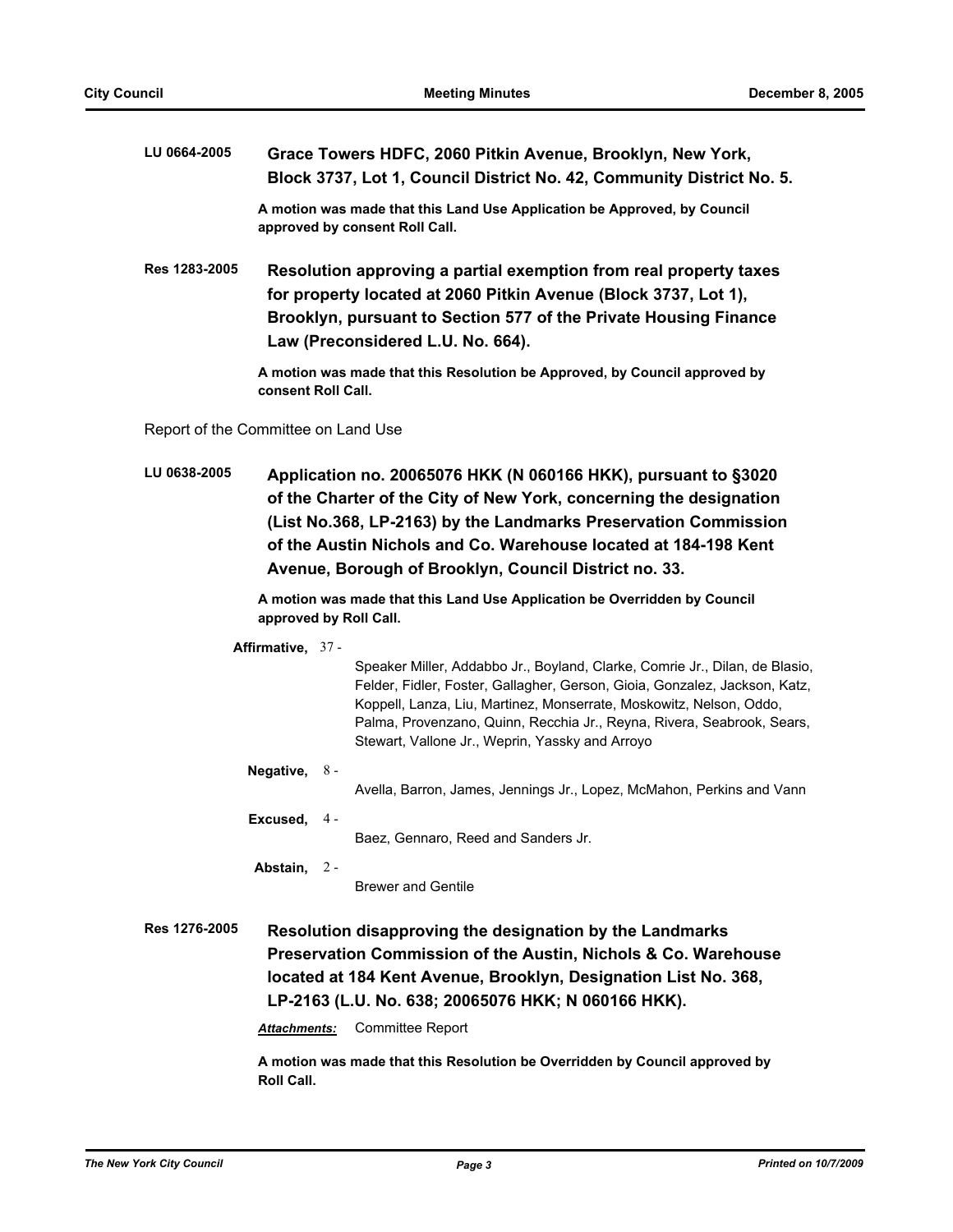|              | Affirmative, 37 - |                                                                                                                                                                                                                                                                                                                                                               |
|--------------|-------------------|---------------------------------------------------------------------------------------------------------------------------------------------------------------------------------------------------------------------------------------------------------------------------------------------------------------------------------------------------------------|
|              |                   | Speaker Miller, Addabbo Jr., Boyland, Clarke, Comrie Jr., Dilan, de Blasio,<br>Felder, Fidler, Foster, Gallagher, Gerson, Gioia, Gonzalez, Jackson, Katz,<br>Koppell, Lanza, Liu, Martinez, Monserrate, Moskowitz, Nelson, Oddo,<br>Palma, Provenzano, Quinn, Recchia Jr., Reyna, Rivera, Seabrook, Sears,<br>Stewart, Vallone Jr., Weprin, Yassky and Arroyo |
|              | Negative, $8 -$   | Avella, Barron, James, Jennings Jr., Lopez, McMahon, Perkins and Vann                                                                                                                                                                                                                                                                                         |
|              | Excused, $4-$     |                                                                                                                                                                                                                                                                                                                                                               |
|              |                   | Baez, Gennaro, Reed and Sanders Jr.                                                                                                                                                                                                                                                                                                                           |
|              | Abstain, 2-       | <b>Brewer and Gentile</b>                                                                                                                                                                                                                                                                                                                                     |
| LU 0533-2005 |                   | Application no. 20065014 HAQ, an Urban Development Action Area<br>Project located at 142-05 Rockaway Boulevard, Council District no.<br>28, Borough of Queens. This matter is subject to Council review<br>and action pursuant to Article 16 of the New York General Municipal                                                                                |

**A motion was made that this Land Use Application be Approved, by Council approved by consent Roll Call.**

**Law, at the request of the New York City Department of Housing** 

**Res 1284-2005 Resolution approving an Urban Development Action Area Project located at 142-05 Rockaway Boulevard (Block 12036/Lot 99), and waiving the urban development action area designation requirement and the Uniform Land Use Review Procedure, pursuant to Sections 693 and 694 of the General Municipal Law (L.U. No. 533; 20065014 HAQ).**

*Attachments:* Committee Report

**Preservation and Development.**

**A motion was made that this Resolution be Approved, by Council approved by consent Roll Call.**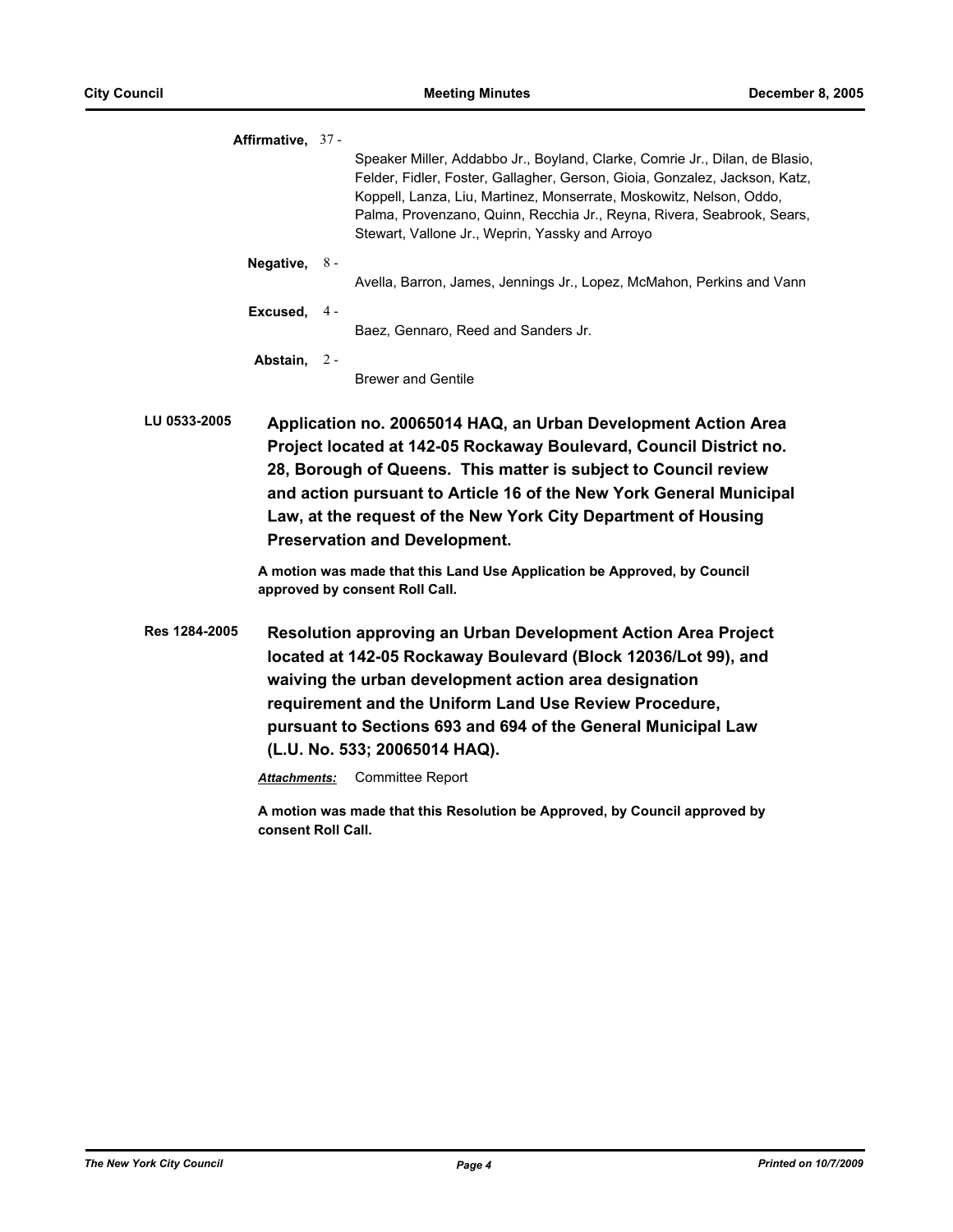**LU 0620-2005 Uniform land use review procedure application no. 050210 ZSM, pursuant to §197-c and §197-d of the Charter of the City of New York concerning a special permit under the Zoning Resolution in the Borough of Manhattan, Council District no. 3 to allow retail uses on the ground floor and cellar of an existing 6-story building . This application is subject to review and action by the Land Use Committee only if appealed to the Council pursuant to §197-d(b)(2) of the Charter or called-up by vote of the Council pursuant to §197-d(b)(3) of the Charter.**

*Attachments:* Hearing Transcript - Zoning 11/14

**This Land Use Application was Approved with Modifications and Referred to the City Planning Commission pursuant to Rule 11.70(b) of the Rules of the Council and Section 197-(d) of the New York City Charter. to the City Planning Commission**

**LU 0622-2005 Application no. 20065018 TCM, pursuant to §20-226 of the Administrative Code of the City of New York, concerning the petition of H & A Café Corp., d/b/a Midnight Café, to establish, maintain and operate an unenclosed sidewalk café located at 224 Lafayette Street, Borough of Manhattan, Council District no. 1. This application is subject to review and action by the Land Use Committee only if called-up by vote of the Council pursuant to Rule 11.20b of the Council and §20-226(g) of the New York City Administrative Code.**

*Attachments:* Hearing Transcript - Zoning 11/14

**A motion was made that this Land Use Application be Approved, by Council approved by consent Roll Call.**

**Res 1285-2005 Resolution approving the petition for a revocable consent for an unenclosed small sidewalk café located at 224 Lafayette Street, Manhattan (20065018 TCM; L.U. No. 622).**

*Attachments:* Committee Report

**A motion was made that this Resolution be Approved, by Council approved by consent Roll Call.**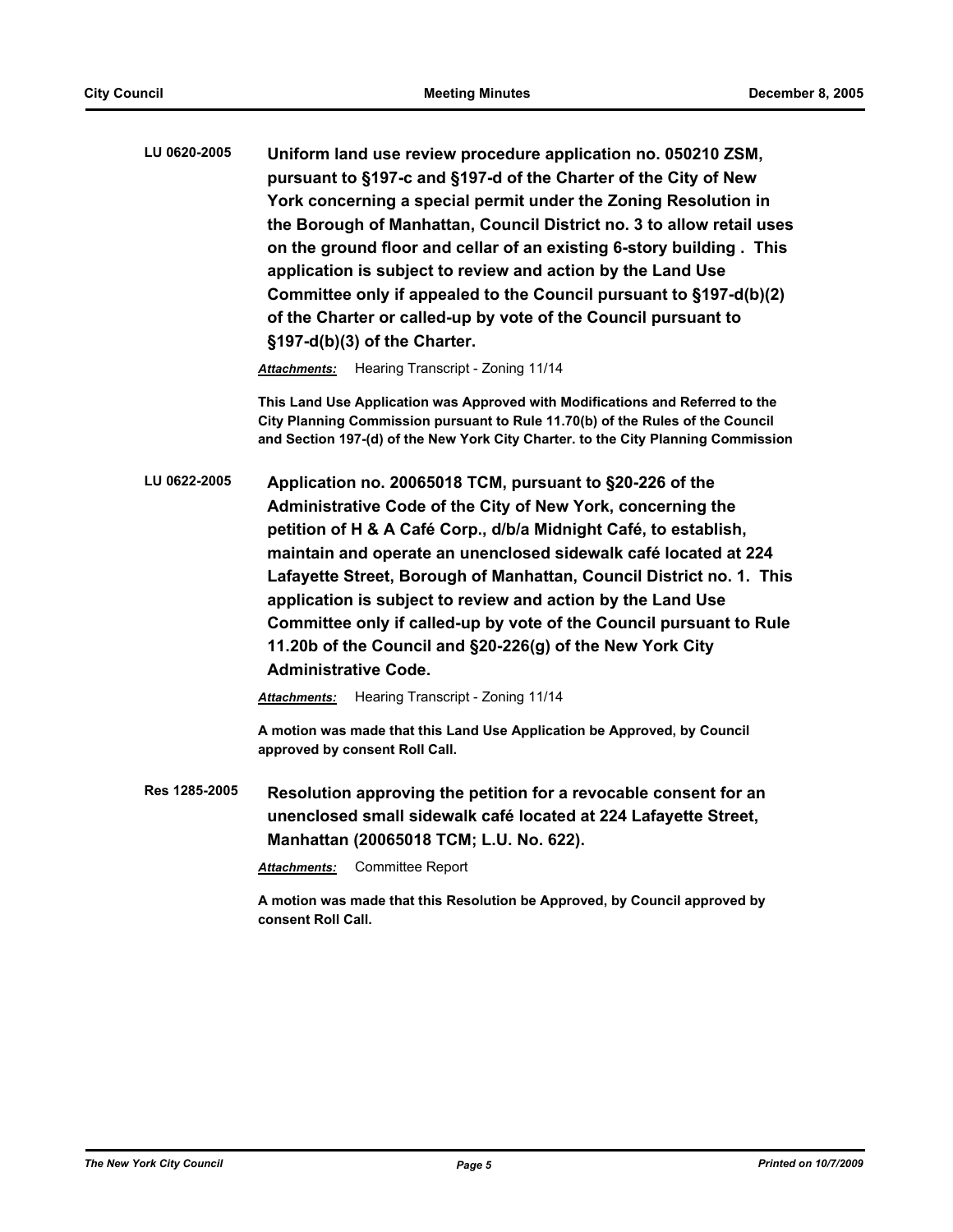| LU 0634-2005  | Application no. 20065106 HAX, a Project located at 801 Neill<br>Avenue, Council District no. 11, Borough of the Bronx. This matter<br>is subject to Council review and action pursuant to the Private<br>Housing Finance Law, at the request of the New York City<br>Department of Housing Preservation and Development, and<br>pursuant to Section 577 of the Private Housing Finance Law for an<br>exemption from real property taxes. |  |  |
|---------------|------------------------------------------------------------------------------------------------------------------------------------------------------------------------------------------------------------------------------------------------------------------------------------------------------------------------------------------------------------------------------------------------------------------------------------------|--|--|
|               | Hearing Transcript - Planning 11/22<br><b>Attachments:</b>                                                                                                                                                                                                                                                                                                                                                                               |  |  |
|               | Filed pursuant to a Letter of Withdrawal                                                                                                                                                                                                                                                                                                                                                                                                 |  |  |
|               | A motion was made that this Land Use Application be Filed by Council approved<br>by consent Roll Call.                                                                                                                                                                                                                                                                                                                                   |  |  |
| Res 1286-2005 | Resolution approving a motion to file pursuant to withdrawal of an<br>application for a Project located at 801 Neill Avenue (Block 4290/Lot<br>8), the Bronx, pursuant to the Private Housing Finance Law (L.U.<br>No. 634; 20065106 HAX).                                                                                                                                                                                               |  |  |
|               | <b>Attachments:</b> Committee Report                                                                                                                                                                                                                                                                                                                                                                                                     |  |  |
|               | Filed pursuant to a Letter of Withdrawal                                                                                                                                                                                                                                                                                                                                                                                                 |  |  |
|               | A motion was made that this Resolution be Filed by Council approved by consent<br><b>Roll Call.</b>                                                                                                                                                                                                                                                                                                                                      |  |  |
| LU 0642-2005  | Application no. 20065113 HHR, pursuant to Sections 7385(6) and<br>7387(4) of the Consolidated Laws of New York, at the request of the<br>New York City Health and Hospital Corporation, respecting the<br>leasing of land on the campus of the Seaview Hospital and<br>Rehabilitation Center located in the Borough of Staten Island,<br><b>Council District no.50</b>                                                                   |  |  |
|               | A motion was made that this Land Use Application be Approved, by Council<br>approved by consent Roll Call.                                                                                                                                                                                                                                                                                                                               |  |  |
| Res 1287-2005 | Resolution approving the leasing of a parcel of land and the Nurses<br>Residence consisting of 99,000 square feet on the Campus of Sea<br>View Hospital Rehabilitation Center and Home (20065113 HHR; L.U.<br>No. 642), Staten Island.                                                                                                                                                                                                   |  |  |
|               | <b>Committee Report</b><br>Attachments:                                                                                                                                                                                                                                                                                                                                                                                                  |  |  |
|               | A motion was made that this Resolution be Approved, by Council approved by<br>consent Roll Call.                                                                                                                                                                                                                                                                                                                                         |  |  |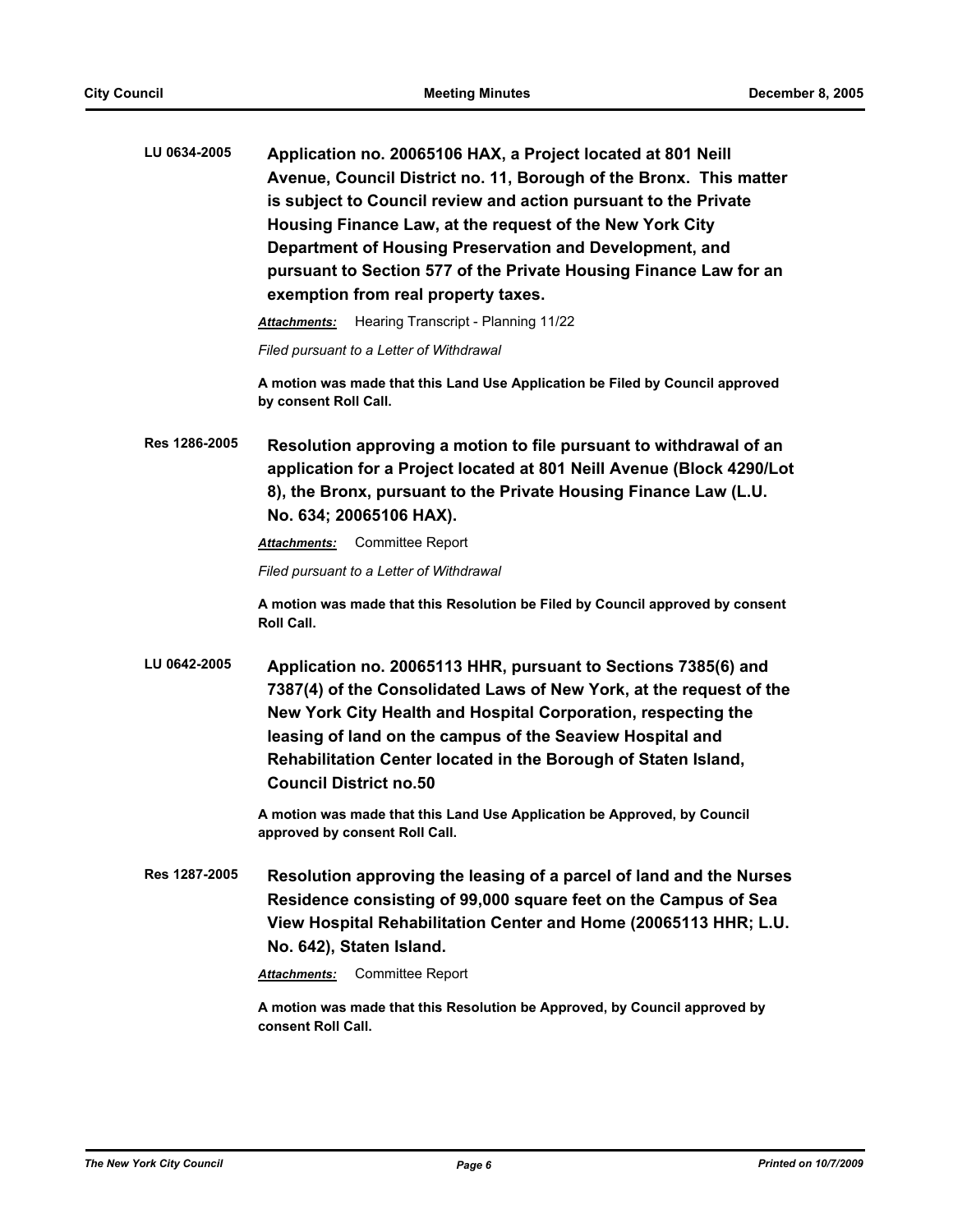| LU 0643-2005         | Application no. 20065114 HHM, pursuant to Sections 7385(6) and<br>7387(4) of the Consolidated Laws of New York, at the request of the<br>New York City Health and Hospital Corporation, respecting the<br>leasing of land on the campus of the Bellevue Hospital Center<br>located in the Borough of Manhattan, Council District no.4          |
|----------------------|------------------------------------------------------------------------------------------------------------------------------------------------------------------------------------------------------------------------------------------------------------------------------------------------------------------------------------------------|
|                      | A motion was made that this Land Use Application be Approved, by Council<br>approved by consent Roll Call.                                                                                                                                                                                                                                     |
| <b>Res 1288-2005</b> | Resolution approving the leasing of property located on the<br>northern side of the Bellevue Hospital Center Campus and the<br>grant of a tenant's option to lease an additional adjacent parcel of<br>approximately one acre in size (20065114 HHM; L.U. No. 643),<br>Manhattan.                                                              |
|                      | Committee Report<br>Attachments:                                                                                                                                                                                                                                                                                                               |
|                      | A motion was made that this Resolution be Approved, by Council approved by<br>consent Roll Call.                                                                                                                                                                                                                                               |
| LU 0659-2005         | Application no. 20055605 SCX, a proposed site for a public school<br>facility located generally at Jerome Avenue between West 172nd<br>Street and Goble Place, Council District no. 16, Borough of the<br>Bronx. This matter is subject to Council review and action<br>pursuant Section 1732 of the New York State Public Authorities<br>Law. |
|                      | A motion was made that this Land Use Application be Approved, by Council<br>approved by consent Roll Call.                                                                                                                                                                                                                                     |
| Res 1289-2005        | Resolution approving the site plan for a public school facility to be<br>located at 1501 through 1535 Jerome Avenue and 1526 Inwood<br>Avenue (Tax Block 2859, Tax Lots 20, 58, 61, 65, 68, 73, 77 and 90),<br>the Bronx, (Non-ULURP No. 20055605 SCX; L.U. No. 659).<br><b>Committee Report</b><br><b>Attachments:</b>                        |
|                      | A motion was made that this Resolution be Approved, by Council approved by<br>consent Roll Call.                                                                                                                                                                                                                                               |
| LU 0660-2005         | Zoning resolution amendment application no. N 060022 ZRR,<br>pursuant to Sections 197-d and 201 of the New York City Charter,<br>for amendments to Article II, Chapter 3 and Article X. Chapter 7.                                                                                                                                             |
|                      | A motion was made that this Land Use Application be Approved, by Council<br>approved by consent Roll Call.                                                                                                                                                                                                                                     |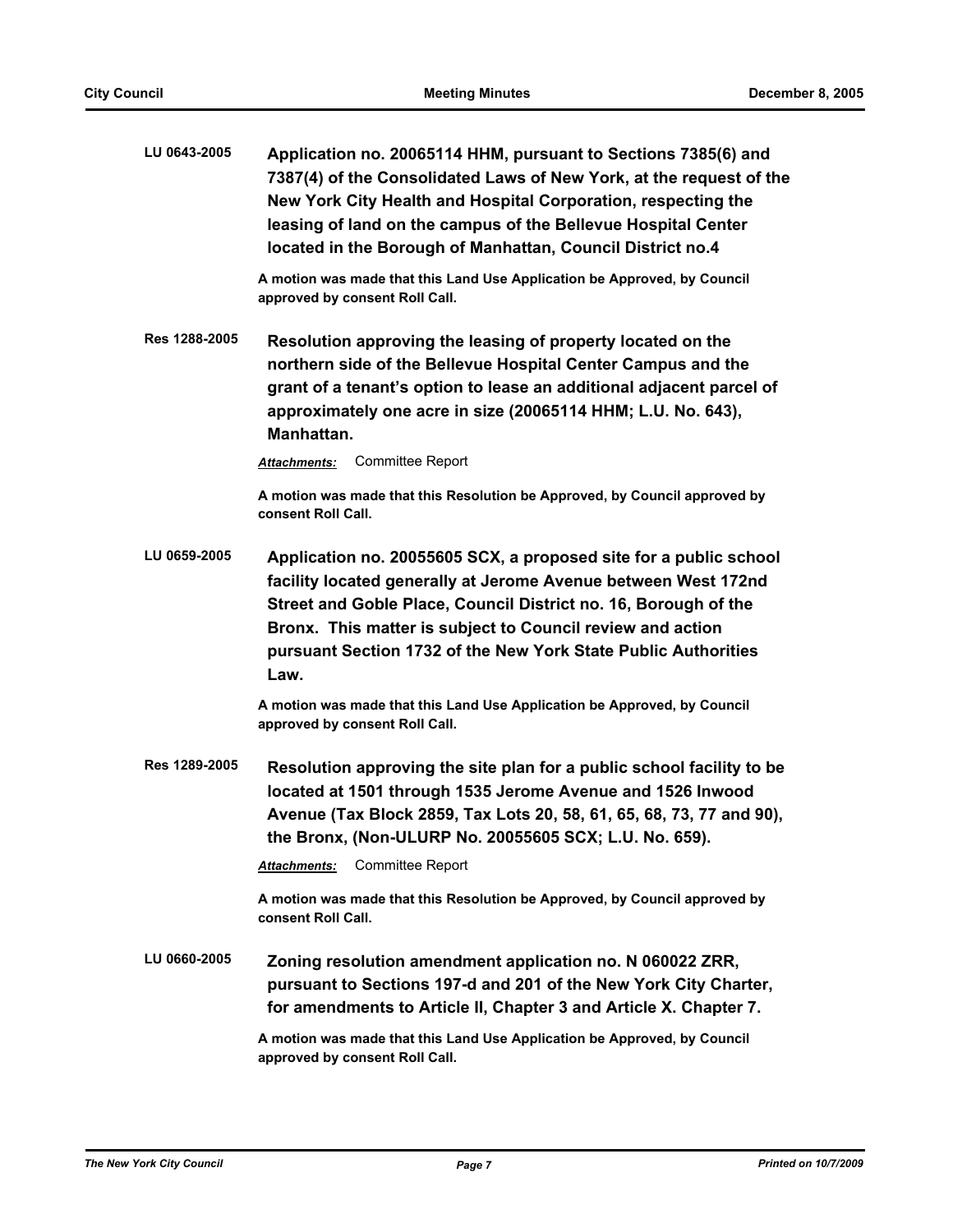| Resolution approving the decision of the City Planning                 |
|------------------------------------------------------------------------|
| Commission on Application No. N 060022 ZRR, for amendments to          |
| the text of the Zoning Resolution of the City of New York, relating to |
| Article II, Chapter 3 (Bulk Regulations for Residential Buildings in   |
| Residence Districts), and Article X, Chapter 7 (Special South          |
| Richmond Development District), concerning amendments to the           |
| regulations for Lower Density Growth Management Areas in the           |
| Borough of Staten Island (L.U. No. 660).                               |
|                                                                        |

*Attachments:* Committee Report

**A motion was made that this Resolution be Approved, by Council approved by consent Roll Call.**

**LU 0661-2005 Zoning resolution amendment application no. N 060083 ZRY, pursuant to Sections 197-d and 201 of the New York City Charter, for an amendment Article II, Chapter 3.**

> **A motion was made that this Land Use Application be Approved, by Council approved by consent Roll Call.**

**Res 1291-2005 Resolution approving the decision of the City Planning Commission on Application No. N 060083 ZRY, an amendment to the text of the Zoning Resolution of the City of New York, relating to Article II, Chapter 3 (L.U. No. 661).**

*Attachments:* Committee Report

**A motion was made that this Resolution be Approved, by Council approved by consent Roll Call.**

**LU 0662-2005 Uniform Land Use Review Procedure application no. C 060084 ZMX pursuant to §197-c and §197-d of the New York City Charter, concerning changes to the zoning map, Borough of the Bronx, Council Districts no. 11 and 12.**

> **A motion was made that this Land Use Application be Approved, by Council approved by consent Roll Call.**

**Res 1292-2005 Resolution approving the decision of the City Planning Commission on ULURP No. C 060084 ZMX, a Zoning Map change (L.U. No. 662).**

*Attachments:* Committee Report

**A motion was made that this Resolution be Approved, by Council approved by consent Roll Call.**

Report of the Committee on Rules, Privileges, and Elections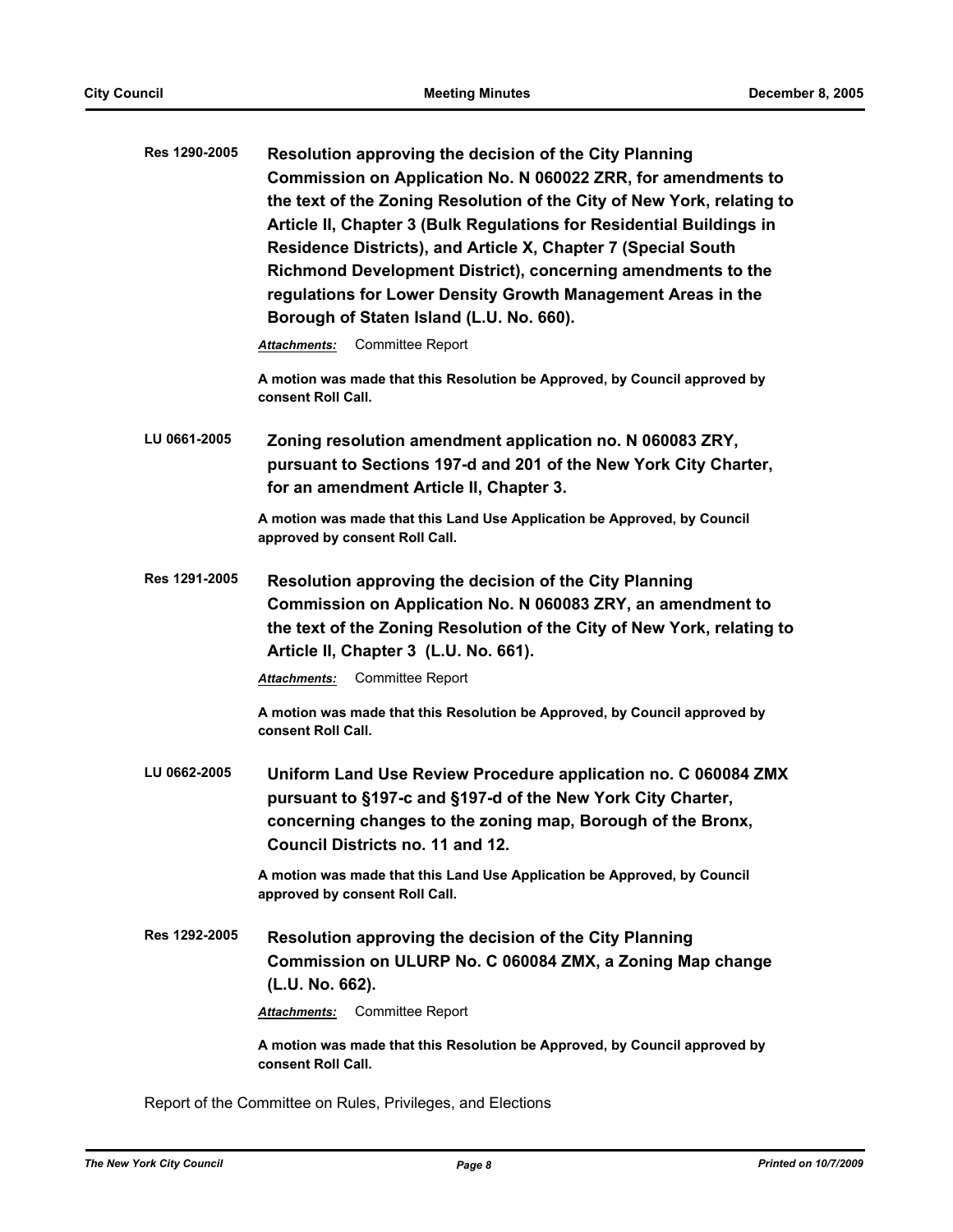| M 0688-2005 | <b>Communication from the Bronx Borough President - Submitting</b> |
|-------------|--------------------------------------------------------------------|
|             | the name of Kenneth J. Knuckles to the Council for its advice and  |
|             | consent regarding his reappointment to the City Planning           |
|             | Commission, pursuant to Section 192(a) of the New York City        |
|             | Charter.                                                           |

Attachments: Resolution, Committee Report

**A motion was made that this Communication be Approved, by Council approved by consent Roll Call.**

**Res 1293-2005 Resolution approving the re-appointment by The Bronx Borough President of Kenneth Julius Knuckles as a member of The New York City Planning Commission.**

*Attachments:* Committee Report

**A motion was made that this Resolution be Approved, by Council approved by consent Roll Call.**

Report of the Committee on Transportation

- **Int 0420-2004 A Local Law to amend the administrative code of the city of New York, in relation to the suspension of alternate side of the street parking rules on the Hindu festival of Diwali.**
	- *Attachments:* Committee Report 9/20/05, Mayor's Veto Message, Committee Report 12/6/05

**A motion was made that this Introduction be Overridden by Council approved by consent Roll Call.**

**Enactment No:** 2005/103

**M 0687-2005 Communication for the Mayor - Mayor's veto and disapproval message of Introductory Number 420-A, in relation to the suspension of alternate side of the street parking rules on the Hindu festival of Diwali.**

*Attachments:* Committee Report

**A motion was made that this Mayor's Message be Filed by Council approved by consent Roll Call.**

# 12. General Orders Calendar

**Int 0295-2004 A Local Law to amend the administrative code of the city of New York, in relation to fire safety in places of public assembly.**

*Attachments:* Committee Report 6/22/05, Hearing Transcript 6/22/05

**A motion was made that this Introduction be Approved by Council approved by consent Roll Call.**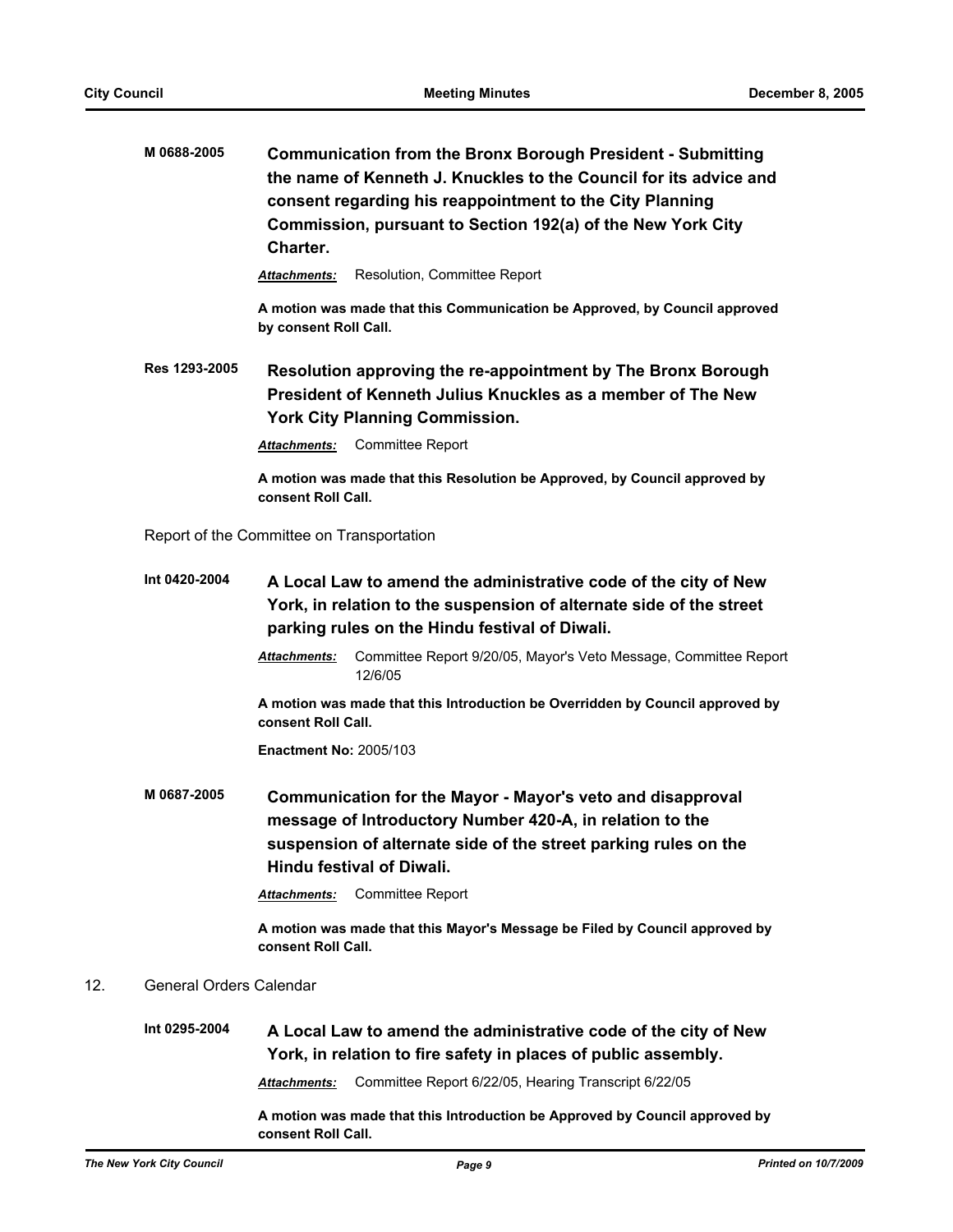#### **Enactment No:** 2005/106

**Int 0379-2004 A Local Law to amend the administrative code of the city of New York, in relation to requiring the purchase of Energy Star certified appliances whenever appliances in certain apartments are replaced.**

> *Attachments:* Committee Report 10/12/05, Committee Report 11/30/05, Committee Report 12/8/05

**A motion was made that this Introduction be Approved by Council approved by Roll Call.**

**Affirmative,** 46 -

Speaker Miller, Addabbo Jr., Avella, Barron, Boyland, Brewer, Clarke, Comrie Jr., Dilan, de Blasio, Felder, Fidler, Foster, Gallagher, Gentile, Gerson, Gioia, Gonzalez, Jackson, James, Katz, Koppell, Lanza, Liu, Lopez, Martinez, McMahon, Monserrate, Moskowitz, Nelson, Oddo, Palma, Perkins, Provenzano, Quinn, Recchia Jr., Reyna, Rivera, Seabrook, Sears, Stewart, Vallone Jr., Vann, Weprin, Yassky and Arroyo

**Negative,** 1 -

Jennings Jr.

**Excused,** 4 -

Baez, Gennaro, Reed and Sanders Jr.

**Enactment No:** 2005/107

**Res 1262-2005 Resolution determining that Proposed Int. No. 379-A, a Local Law to amend the administrative code of the city of New York, in relation to requiring the purchase of Energy Star certified appliances whenever appliances in certain apartments are replaced, will not have a significant adverse impact on the environment.**

*Attachments:* Committee Report 11/30/05, Committee Report 12/8/05

**A motion was made that this Resolution be Approved, by Council approved by consent Roll Call.**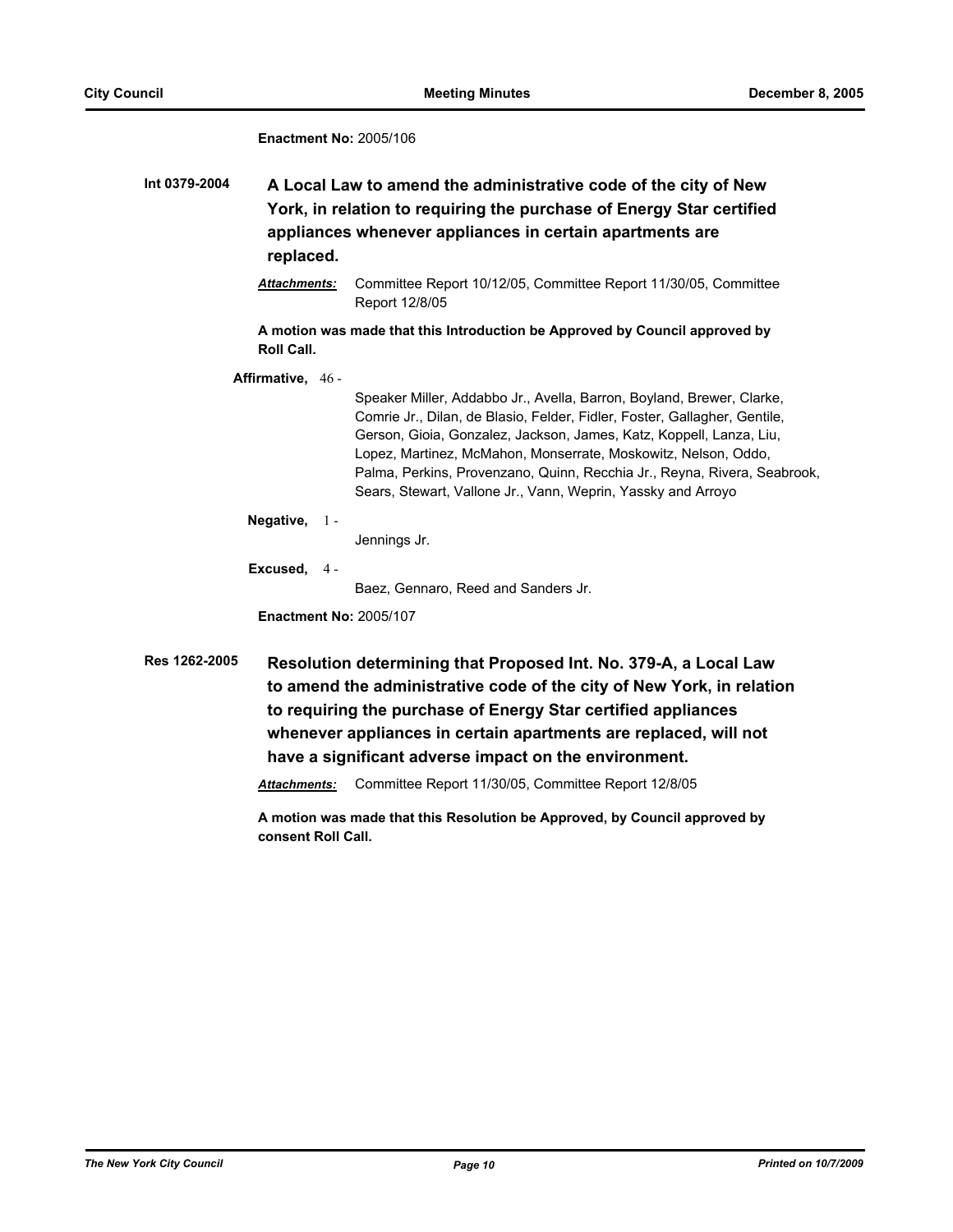# **Int 0464-2004 A Local Law to amend the administrative code of the city of New York, in relation to the provision of language assistance services by the Department of Education.**

*Attachments:* Committee Report 5/17/05, Translation Unit Budget 5/17/05, Information Request Responses 5/17/05, Hearing Transcript 5/17/05, Committee Report 10/7/05, Hearing Transcript 10/7/05, Final Hehir Report 10/7/05, Handout 1- 10/7/05, Handout 2 - 10/7/05, Handout 3 - 10/7/05, Information Request Responses 10/7/05, Committee Report 10/31/05, Hearing Transcript 10/31/05, Committee Report 11/10/05, Hearing Transcript 11/10/05, Information Request Responses 11/10/05, Information Request - Attachment 1- 11/10/05, Information Request - Attachment 2- 11/10/05, Information Request - Attachment 3 - 11/10/05, Committee Report 11/29/05, Hearing Transcript 11/29/05, Fiscal Impact Statement, Mayor's Veto Message - Cover, Mayor's Veto Message, Hearing Transcript - Stated Meeting 10/11/05, Hearing Transcript - Stated Meeting 10/27/05, Hearing Transcript - Stated Meeting 11/30/05, Hearing Transcript - Stated Meeting 12/8/05, Hearing Transcript - Stated Meeting 12/21/05

**This Introduction was Laid Over by Council**

# **Int 0521-2004 A Local Law to amend the New York City Charter, in relation to procurement.**

*Attachments:* Committee Report 1/24/05, Hearing Transcript 1/24/05, Committee Report 4/19/05, Hearing Transcript 4/19/05, Committee Report 5/11/05, Hearing Transcript - Stated Meeting 4/20/05, Hearing Transcript - Stated Meeting 10/11/05

**This Introduction was Laid Over by Council**

- **Int 0550-2005 A Local Law to amend the New York city charter, in relation to requiring the New York city department of education to report on the number of temporary and non-standard classrooms in use in the public school system.**
	- *Attachments:* Committee Report 6/15/05, Witness List 6/15/05, Class Size & Buildng Use - Handout 6/15/05, Hearing Transcript 6/15/05, Committee Report 10/31/05, Committee Report 11/10/05, Committee Report 11/29/05

**This Introduction was Laid Over by Council**

**Enactment No:** 2005/122

**Int 0619-2005 A Local Law to amend the New York city charter, in relation to requiring the New York city department of education to report average class sizes in each school to the City Council.**

> *Attachments:* Committee Report 6/15/05, Witness List 6/15/05, Class Size & Buildng Use - Handout 6/15/05, Hearing Transcript 6/15/05, Committee Report 10/31/05, Committee Report 11/10/05, Committee Report 11/29/05

**This Introduction was Laid Over by Council**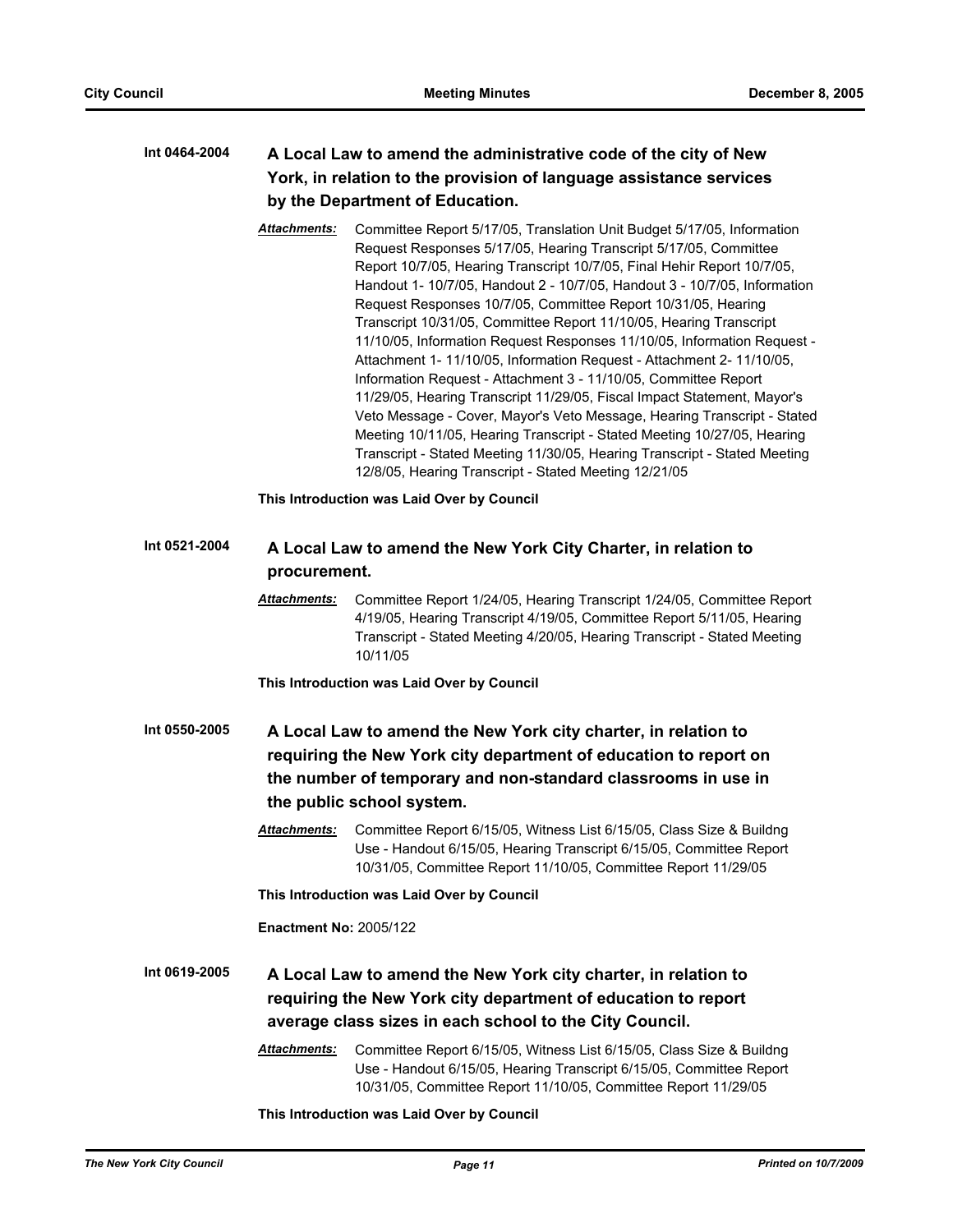**Enactment No:** 2005/125

**Int 0731-2005 A Local Law to amend the administrative code of the city of New York, in relation to establishing a citywide stoop line stand task force.**

*Attachments:* Committee Report 10/17/05, Committee Report 10/24/05

**This Introduction was Laid Over by Council**

### **T2004-0073 Commissioner of Deeds**

*Attachments:* Hearing Transcript - Charter Meeting 1/7/04, Hearing Transcript - Stated Meeting 1/2/04, Hearing Transcript - Stated Meeting 2/4/04, Hearing Transcript - Stated Meeting 2/26/04, Hearing Transcript - Stated Meeting 3/10/04, Hearing Transcript - Stated Meeting 3/24/04, Hearing Transcript - Stated Meeting 4/1/04, Hearing Transcript - Stated Meeting 4/21/04, Hearing Transcript - Stated Meeting 5/5/04, Hearing Transcript - Stated Meeting 5/19/04, Hearing Transcript - Stated Meeting 6/7/04, Hearing Transcript - Stated Meeting 6/21/04, Hearing Transcript - Stated Meeting 6/22/04, Hearing Transcript - Stated Meeting 6/24/04, Hearing Transcript - Stated Meeting 6/28/04, Hearing Transcript - Stated Meeting 7/21/04, Hearing Transcript - Stated Meeting 8/12/04, Hearing Transcript - Stated Meeting 9/9/04, Hearing Transcript - Stated Meeting 9/28/04, Hearing Transcript - Stated Meeting 10/13/04, Hearing Transcript - Stated Meeting 10/27/04, Hearing Transcript - Stated Meeting 11/10/04, Hearing Transcript - Stated Meeting 11/23/04, Hearing Transcript - Stated Meeting 12/7/04, Heairng Transcript - Stated Meeting 12/15/04, Hearing Transcript - Charter Meeting, Hearing Transcript - Stated Meeting 1/19/05, Hearing Transcript - Stated Meeting 2/2/05, Hearing Transcript - Stated Meeting 2/16/05, Hearing Transcript - Stated Meeting 3/9/05, Hearing Transcript - Stated Meeting 4/20/05, Hearing Transcript - Stated Meeting 6/8/05, Hearing Transcript - Stated Meeting 10/11/05

**A motion was made that this Commissioner of Deeds be Approved, by Council approved by consent Roll Call.**

Coupled on General Order Calendar

Finance

**Int 0719-2005 A Local Law to amend the administrative code of the city of New York, in relation to the compensation of the public administrators.**

*Attachments:* Committee Report 10/21/05, Hearing Transcript 10/21/05

**Enactment No:** 2005/104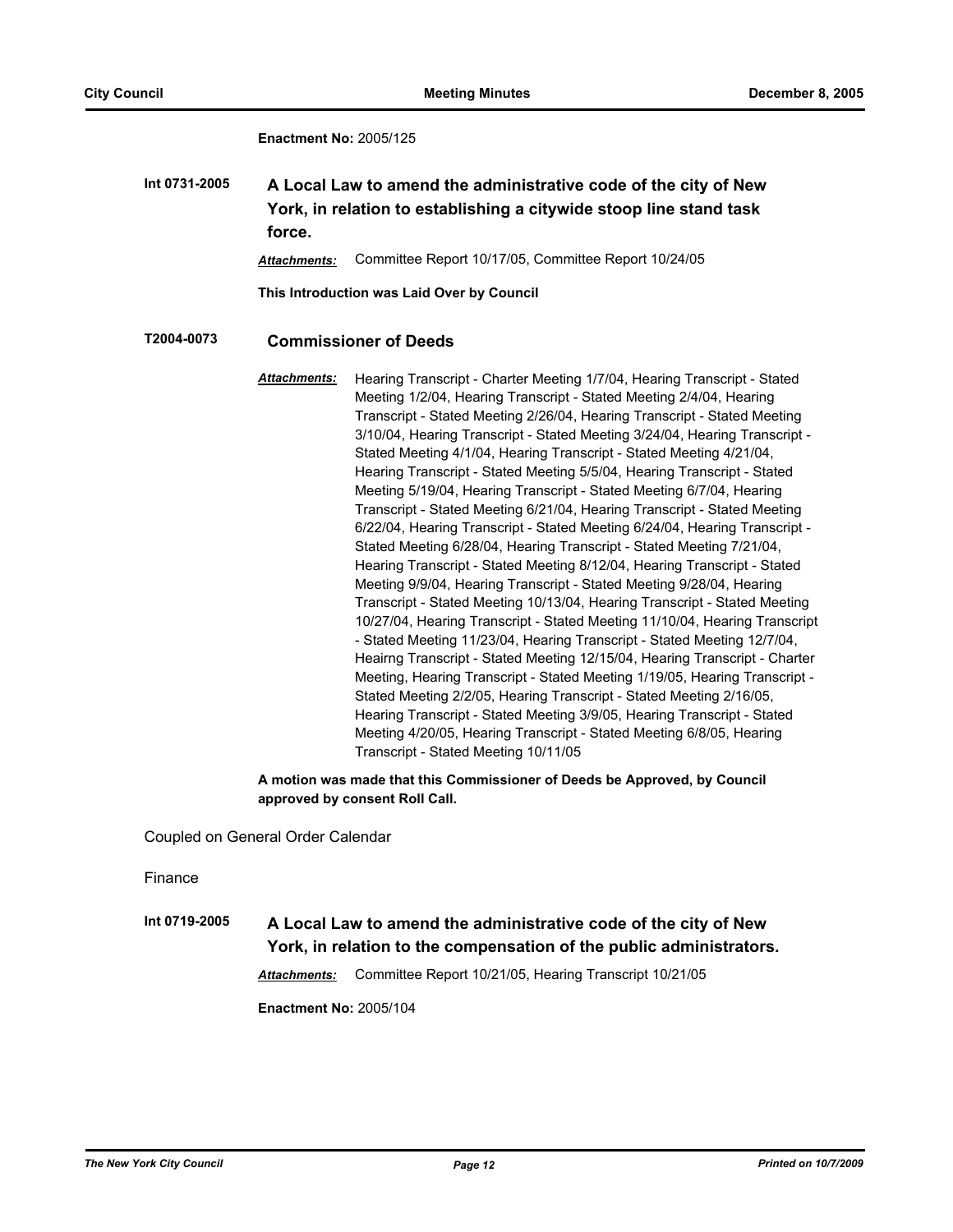| M 0689-2005   | Communication for the Mayor - Mayor's veto and disapproval<br>message of Introductory Number 719, in relation to the<br>compensation of the public administrators.                                                                                                                                                                                   |
|---------------|------------------------------------------------------------------------------------------------------------------------------------------------------------------------------------------------------------------------------------------------------------------------------------------------------------------------------------------------------|
|               | Mayor's Veto Message, Committee Report<br>Attachments:                                                                                                                                                                                                                                                                                               |
| Res 1283-2005 | Resolution approving a partial exemption from real property taxes<br>for property located at 2060 Pitkin Avenue (Block 3737, Lot 1),<br>Brooklyn, pursuant to Section 577 of the Private Housing Finance<br>Law (Preconsidered L.U. No. 664).                                                                                                        |
| Land Use      |                                                                                                                                                                                                                                                                                                                                                      |
| Res 1276-2005 | Resolution disapproving the designation by the Landmarks<br>Preservation Commission of the Austin, Nichols & Co. Warehouse<br>located at 184 Kent Avenue, Brooklyn, Designation List No. 368,<br>LP-2163 (L.U. No. 638; 20065076 HKK; N 060166 HKK).<br><b>Committee Report</b><br><b>Attachments:</b>                                               |
| Res 1284-2005 | Resolution approving an Urban Development Action Area Project<br>located at 142-05 Rockaway Boulevard (Block 12036/Lot 99), and<br>waiving the urban development action area designation<br>requirement and the Uniform Land Use Review Procedure,<br>pursuant to Sections 693 and 694 of the General Municipal Law<br>(L.U. No. 533; 20065014 HAQ). |
|               | <b>Committee Report</b><br><b>Attachments:</b>                                                                                                                                                                                                                                                                                                       |
| Res 1285-2005 | Resolution approving the petition for a revocable consent for an<br>unenclosed small sidewalk café located at 224 Lafayette Street,<br>Manhattan (20065018 TCM; L.U. No. 622).<br><b>Committee Report</b><br><b>Attachments:</b>                                                                                                                     |
| Res 1286-2005 | Resolution approving a motion to file pursuant to withdrawal of an<br>application for a Project located at 801 Neill Avenue (Block 4290/Lot<br>8), the Bronx, pursuant to the Private Housing Finance Law (L.U.<br>No. 634; 20065106 HAX).                                                                                                           |
|               | Committee Report<br><b>Attachments:</b>                                                                                                                                                                                                                                                                                                              |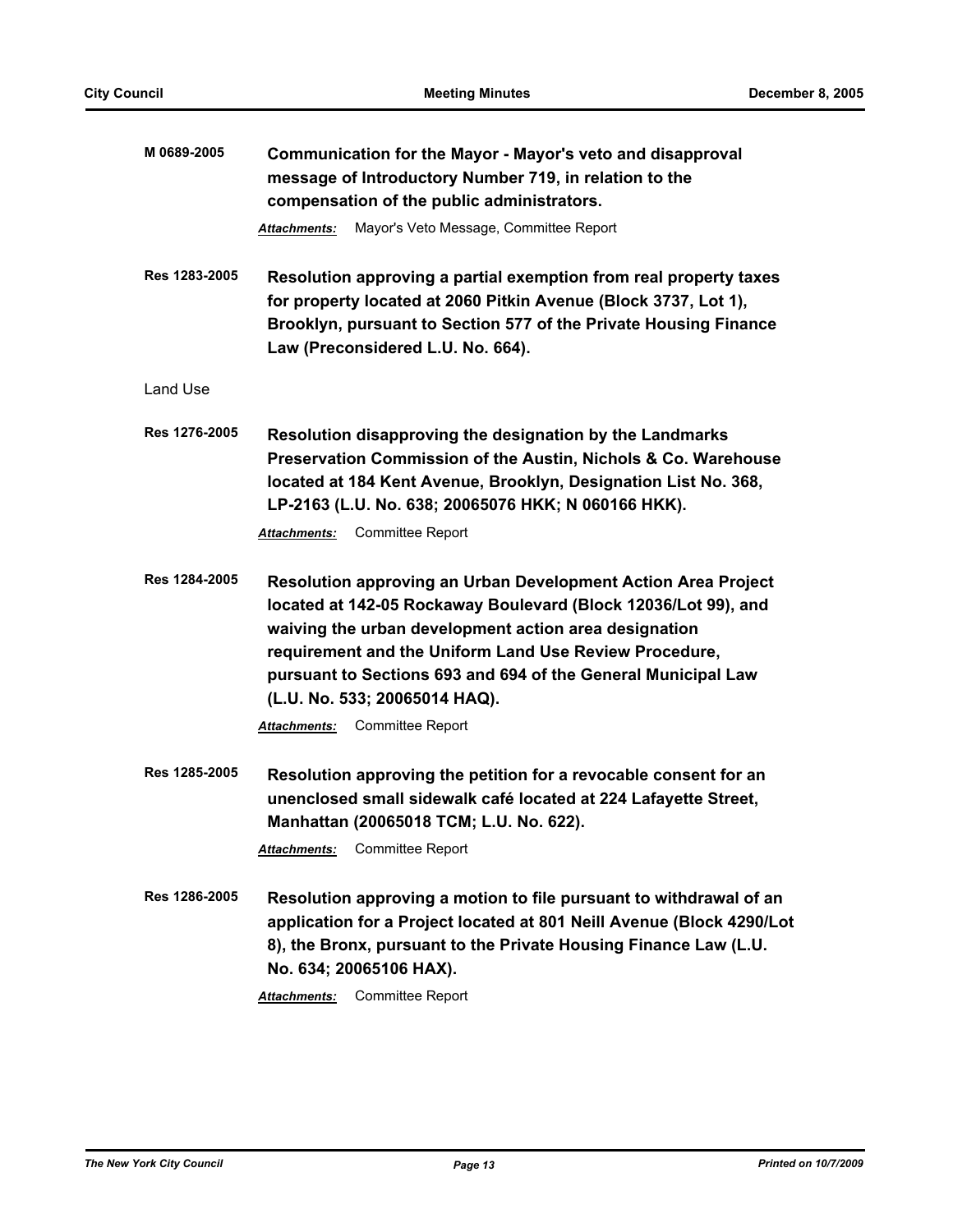**Res 1287-2005 Resolution approving the leasing of a parcel of land and the Nurses Residence consisting of 99,000 square feet on the Campus of Sea View Hospital Rehabilitation Center and Home (20065113 HHR; L.U. No. 642), Staten Island.**

*Attachments:* Committee Report

**Res 1288-2005 Resolution approving the leasing of property located on the northern side of the Bellevue Hospital Center Campus and the grant of a tenant's option to lease an additional adjacent parcel of approximately one acre in size (20065114 HHM; L.U. No. 643), Manhattan.**

*Attachments:* Committee Report

**Res 1289-2005 Resolution approving the site plan for a public school facility to be located at 1501 through 1535 Jerome Avenue and 1526 Inwood Avenue (Tax Block 2859, Tax Lots 20, 58, 61, 65, 68, 73, 77 and 90), the Bronx, (Non-ULURP No. 20055605 SCX; L.U. No. 659).**

*Attachments:* Committee Report

**Res 1290-2005 Resolution approving the decision of the City Planning Commission on Application No. N 060022 ZRR, for amendments to the text of the Zoning Resolution of the City of New York, relating to Article II, Chapter 3 (Bulk Regulations for Residential Buildings in Residence Districts), and Article X, Chapter 7 (Special South Richmond Development District), concerning amendments to the regulations for Lower Density Growth Management Areas in the Borough of Staten Island (L.U. No. 660).**

*Attachments:* Committee Report

**Res 1291-2005 Resolution approving the decision of the City Planning Commission on Application No. N 060083 ZRY, an amendment to the text of the Zoning Resolution of the City of New York, relating to Article II, Chapter 3 (L.U. No. 661).**

*Attachments:* Committee Report

**Res 1292-2005 Resolution approving the decision of the City Planning Commission on ULURP No. C 060084 ZMX, a Zoning Map change (L.U. No. 662).**

*Attachments:* Committee Report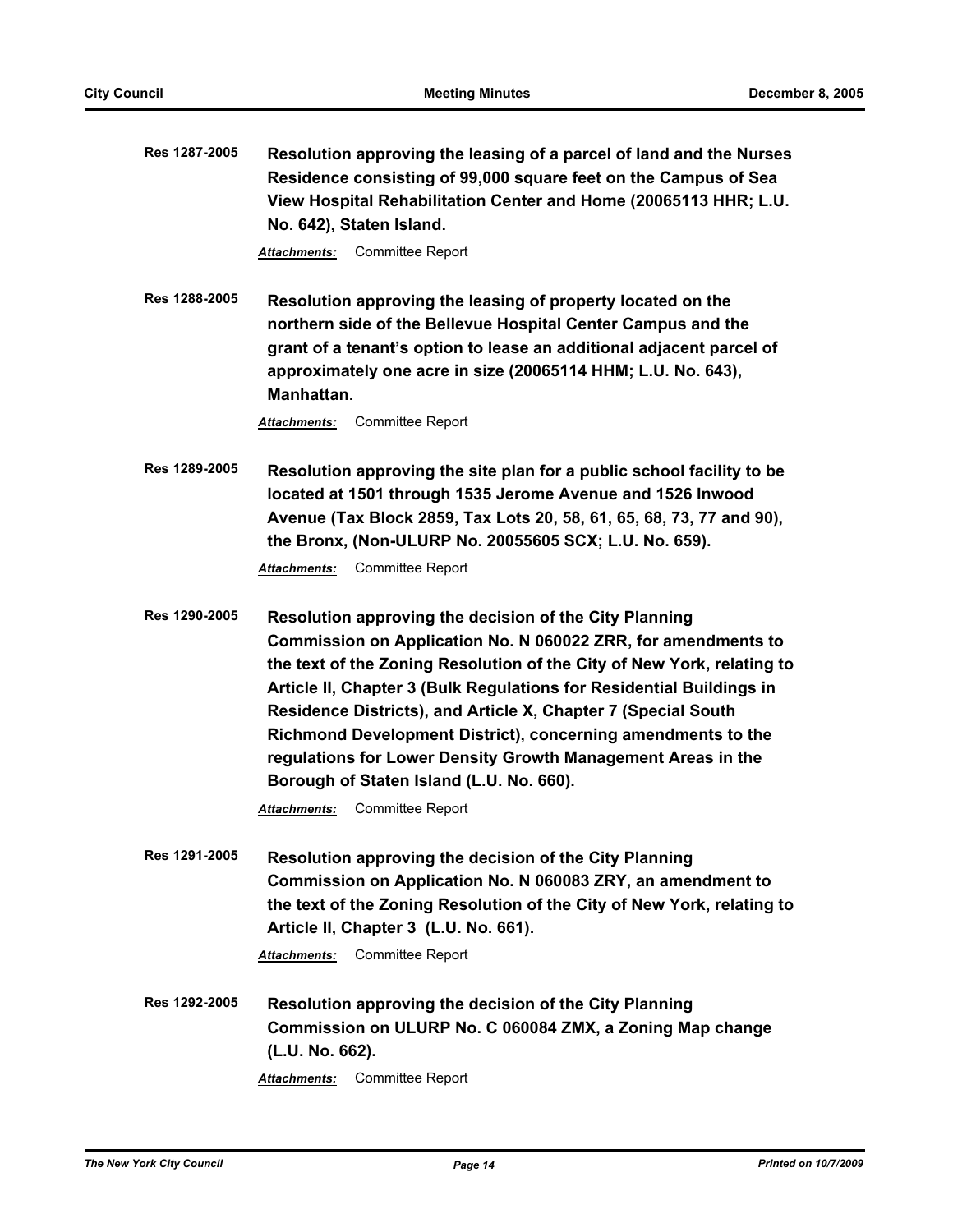Rules, Privileges, and Elections

**Res 1293-2005 Resolution approving the re-appointment by The Bronx Borough President of Kenneth Julius Knuckles as a member of The New York City Planning Commission.**

*Attachments:* Committee Report

### **Transportation**

**Int 0420-2004 A Local Law to amend the administrative code of the city of New York, in relation to the suspension of alternate side of the street parking rules on the Hindu festival of Diwali.**

> *Attachments:* Committee Report 9/20/05, Mayor's Veto Message, Committee Report 12/6/05

**Enactment No:** 2005/103

**M 0687-2005 Communication for the Mayor - Mayor's veto and disapproval message of Introductory Number 420-A, in relation to the suspension of alternate side of the street parking rules on the Hindu festival of Diwali.**

*Attachments:* Committee Report

# General Order Calendar

**Int 0295-2004 A Local Law to amend the administrative code of the city of New York, in relation to fire safety in places of public assembly.** *Attachments:* Committee Report 6/22/05, Hearing Transcript 6/22/05

**Enactment No:** 2005/106

- **Int 0379-2004 A Local Law to amend the administrative code of the city of New York, in relation to requiring the purchase of Energy Star certified appliances whenever appliances in certain apartments are replaced.**
	- *Attachments:* Committee Report 10/12/05, Committee Report 11/30/05, Committee Report 12/8/05

**Enactment No:** 2005/107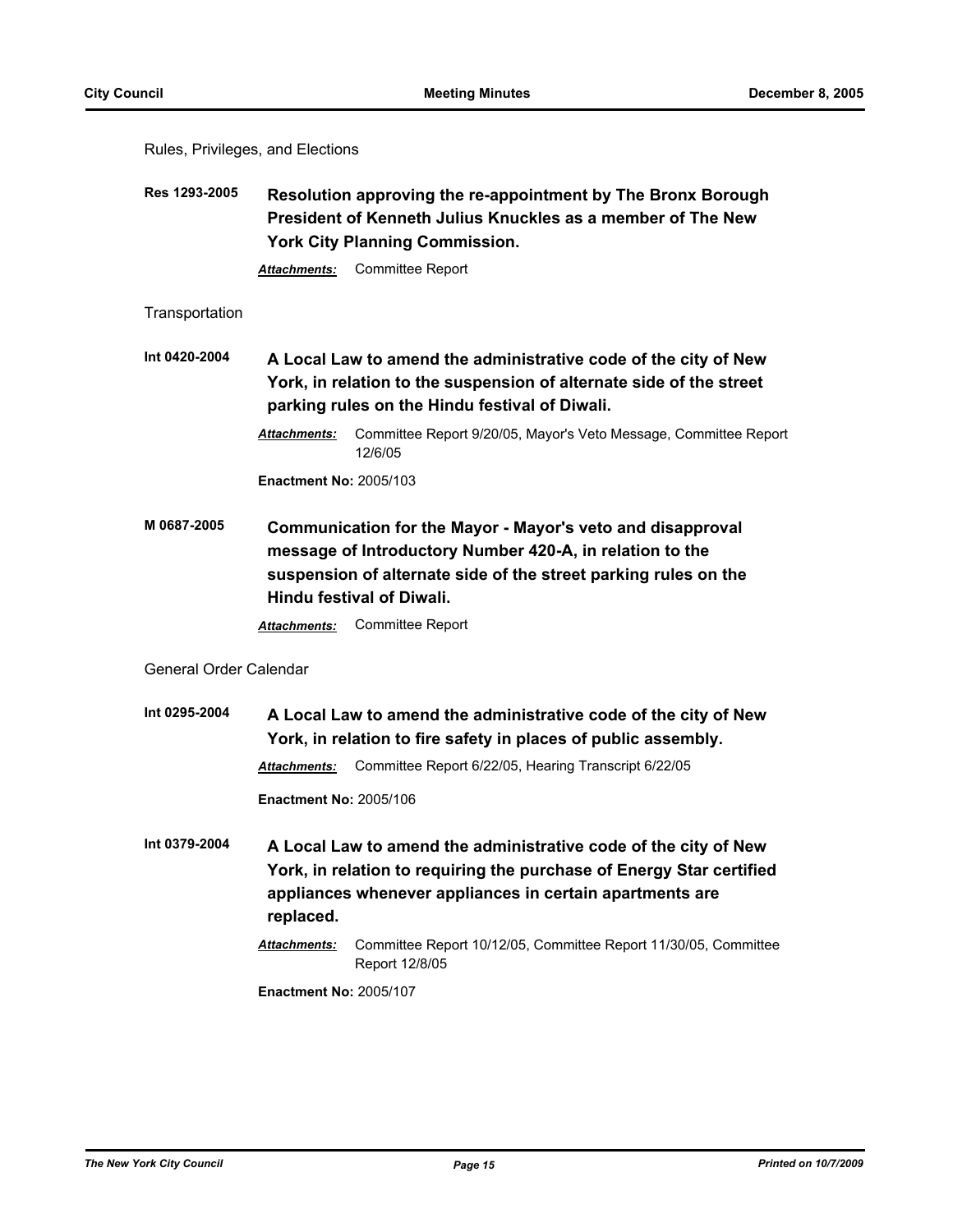**Res 1262-2005 Resolution determining that Proposed Int. No. 379-A, a Local Law to amend the administrative code of the city of New York, in relation to requiring the purchase of Energy Star certified appliances whenever appliances in certain apartments are replaced, will not have a significant adverse impact on the environment.**

*Attachments:* Committee Report 11/30/05, Committee Report 12/8/05

# **T2004-0073 Commissioner of Deeds**

*Attachments:* Hearing Transcript - Charter Meeting 1/7/04, Hearing Transcript - Stated Meeting 1/2/04, Hearing Transcript - Stated Meeting 2/4/04, Hearing Transcript - Stated Meeting 2/26/04, Hearing Transcript - Stated Meeting 3/10/04, Hearing Transcript - Stated Meeting 3/24/04, Hearing Transcript - Stated Meeting 4/1/04, Hearing Transcript - Stated Meeting 4/21/04, Hearing Transcript - Stated Meeting 5/5/04, Hearing Transcript - Stated Meeting 5/19/04, Hearing Transcript - Stated Meeting 6/7/04, Hearing Transcript - Stated Meeting 6/21/04, Hearing Transcript - Stated Meeting 6/22/04, Hearing Transcript - Stated Meeting 6/24/04, Hearing Transcript - Stated Meeting 6/28/04, Hearing Transcript - Stated Meeting 7/21/04, Hearing Transcript - Stated Meeting 8/12/04, Hearing Transcript - Stated Meeting 9/9/04, Hearing Transcript - Stated Meeting 9/28/04, Hearing Transcript - Stated Meeting 10/13/04, Hearing Transcript - Stated Meeting 10/27/04, Hearing Transcript - Stated Meeting 11/10/04, Hearing Transcript - Stated Meeting 11/23/04, Hearing Transcript - Stated Meeting 12/7/04, Heairng Transcript - Stated Meeting 12/15/04, Hearing Transcript - Charter Meeting, Hearing Transcript - Stated Meeting 1/19/05, Hearing Transcript - Stated Meeting 2/2/05, Hearing Transcript - Stated Meeting 2/16/05, Hearing Transcript - Stated Meeting 3/9/05, Hearing Transcript - Stated Meeting 4/20/05, Hearing Transcript - Stated Meeting 6/8/05, Hearing Transcript - Stated Meeting 10/11/05

*The Public Advocate (Ms. Gotbaum) put the question whether the Council would agree with and adopt such motion which was decided in the affirmative by the following vote:*

**A motion was made that these files be approved by consent vote.**

#### **Affirmative,** 47 -

Speaker Miller, Addabbo Jr., Avella, Barron, Boyland, Brewer, Clarke, Comrie Jr., Dilan, de Blasio, Felder, Fidler, Foster, Gallagher, Gentile, Gerson, Gioia, Gonzalez, Jackson, James, Jennings Jr., Katz, Koppell, Lanza, Liu, Lopez, Martinez, McMahon, Monserrate, Moskowitz, Nelson, Oddo, Palma, Perkins, Provenzano, Quinn, Recchia Jr., Reyna, Rivera, Seabrook, Sears, Stewart, Vallone Jr., Vann, Weprin, Yassky and Arroyo

#### **Excused,** 4 -

Baez, Gennaro, Reed and Sanders Jr.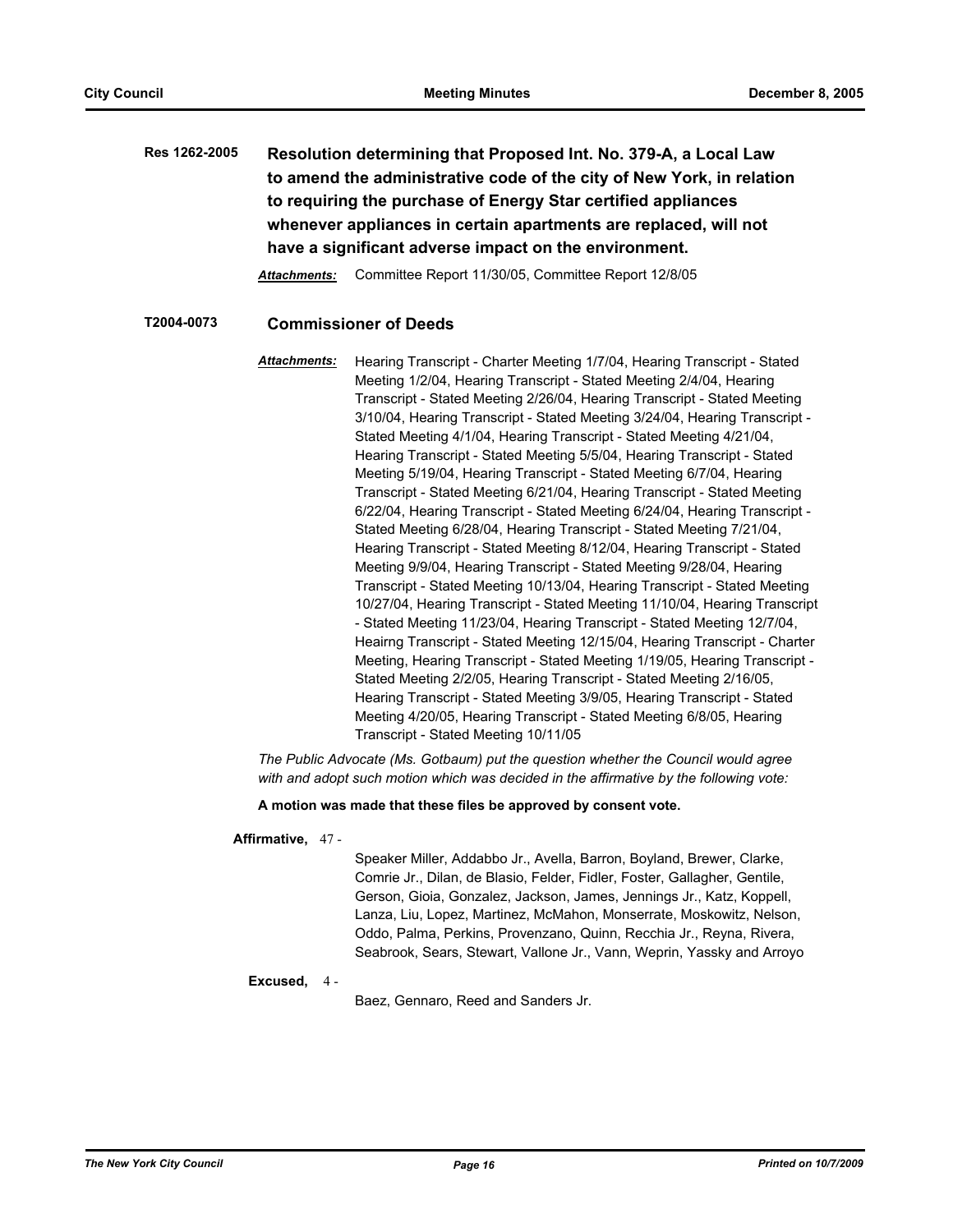*The following files were removed from the General Order Calendar and voted separately: Int No. 379-A, Int No. 719, M-689, and LU 638 & Res 1276.* 

*See files for individual votes.*

*Note: The following items were Overidden by the Council: Int 420-A, Int 719 and LU 638 & Res 1276.*

- Introduction & Reading of Bills See Attached 13.
- 14. Discussion of Resolutions
- 15. Resolutons
	- **Res 1218-2005 Resolution calling upon the New York City Department of Education to maximize the use of school facility space during non-school hours for community programs and tutoring and enrichment activities, and to allow the use of such facilities for such purposes without charging facility fees.**
		- *Attachments:* Committee Report 11/21/05, Hearing Transcript 11/21/05, Committee Report 12/8/05

*Pursuant to Rule 8.50 of the Council, the Public Advocate (Ms. Gotbaum) called for a voice vote. Hearing no objections, the Public Advocate (Ms. Gotbaum) declared the Resolution to be adopted.*

*Adopted unanimously by the Council by voice-vote.*

**A motion was made that this Resolution be Approved, by Council approved by Voice Vote.**

- 16. General Discussion
- 17. Extension of Remarks

INTRODUCTION AND READING OF BILLS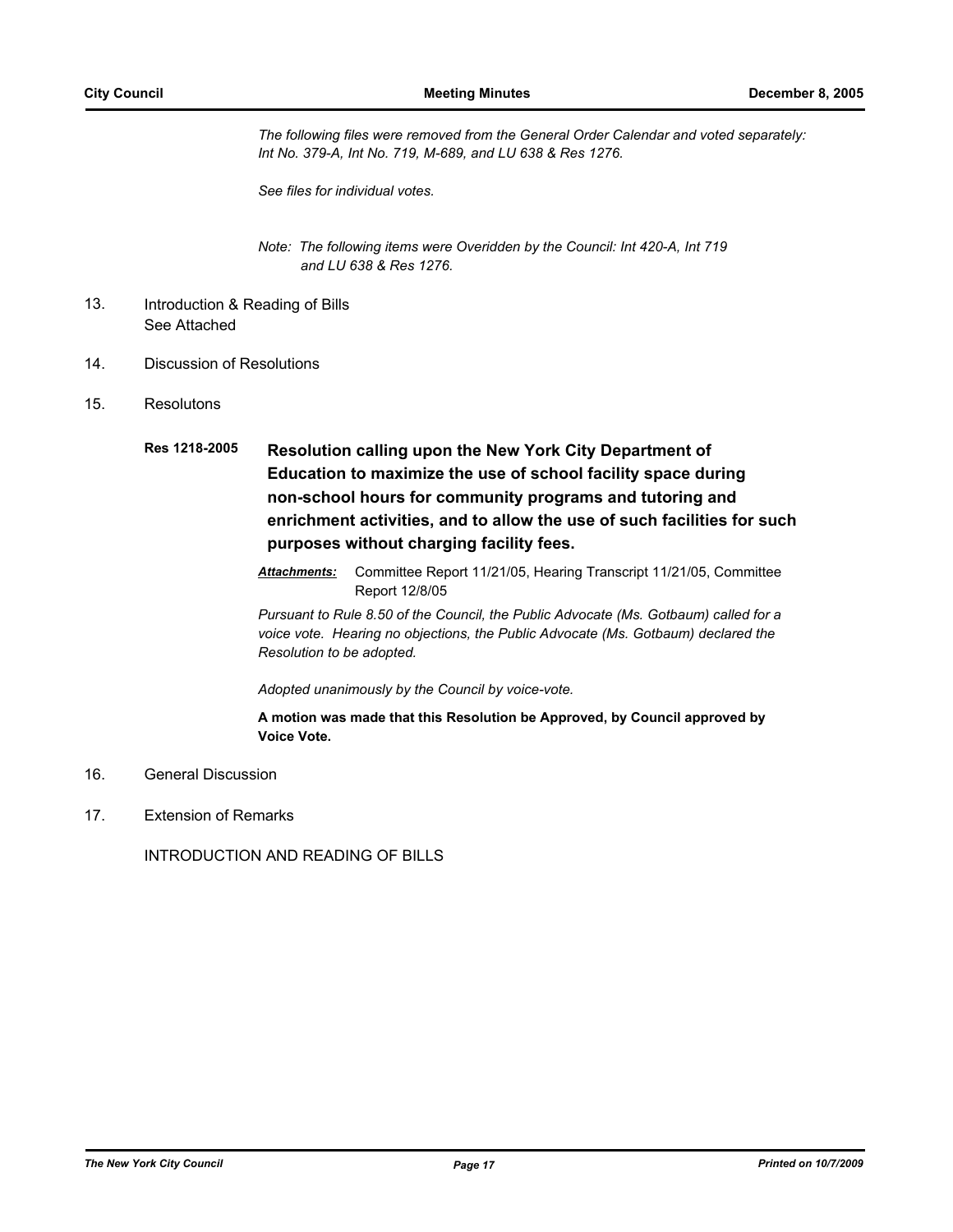| Int 0764-2005 | A Local Law to amend the administrative code of the city of New<br>York, in relation to increasing the maximum exemptions allowable<br>with respect to certain veterans who receive an exemption from<br>real property taxation in accordance with section four hundred<br>fifty-eight-a of the real property tax law. |                                                                                                                                                                                                                                      |  |
|---------------|------------------------------------------------------------------------------------------------------------------------------------------------------------------------------------------------------------------------------------------------------------------------------------------------------------------------|--------------------------------------------------------------------------------------------------------------------------------------------------------------------------------------------------------------------------------------|--|
|               | <b>Sponsors:</b>                                                                                                                                                                                                                                                                                                       | By The Speaker (Speaker Miller) and Council Members Weprin,<br>Monserrate, Boyland, Clarke, Comrie Jr., Fidler, Gentile, Gonzalez,<br>James, Liu, McMahon, Nelson, Recchia Jr., Seabrook, Sears, Stewart,<br>Vann. Jackson and Lanza |  |
|               | <b>Attachments:</b>                                                                                                                                                                                                                                                                                                    | Committee Report, Fiscal Impact Statement, Hearing Transcript, Hearing<br>Transcript - Stated Meeting 12/21/05, Local Law                                                                                                            |  |
|               |                                                                                                                                                                                                                                                                                                                        | This Introduction was Referred to Comm by Council to the Committee on Finance                                                                                                                                                        |  |
|               | <b>Enactment No: 2005/136</b>                                                                                                                                                                                                                                                                                          |                                                                                                                                                                                                                                      |  |
| Res 1278-2005 | Resolution calling upon the New York State Legislature to amend<br>Sections 458 and 458-a of the New York Real Property Tax Law, in<br>relation to extending partial property tax exemption provisions of<br>such sections to the school tax portion of New York State property<br>taxes for qualified veterans.       |                                                                                                                                                                                                                                      |  |
|               | <b>Sponsors:</b>                                                                                                                                                                                                                                                                                                       | By Council Members Avella, Clarke, Comrie Jr., Fidler, Gentile, Gerson,<br>James, Jennings Jr., McMahon, Nelson, Recchia Jr., Seabrook, Stewart,<br>Vann, Weprin, Jackson and Lanza                                                  |  |
|               |                                                                                                                                                                                                                                                                                                                        | This Resolution was Referred to Comm by Council to the Committee on Finance                                                                                                                                                          |  |
| Int 0765-2005 | A Local Law to amend the administrative code of the city of New<br>York, in relation to the annual disclosure of financial interests by<br>community board members.                                                                                                                                                    |                                                                                                                                                                                                                                      |  |
|               | <b>Sponsors:</b>                                                                                                                                                                                                                                                                                                       | By Council Members Brewer, Comrie Jr., Gerson, James, Jennings Jr.,<br>Seabrook, Stewart and Jackson                                                                                                                                 |  |
|               |                                                                                                                                                                                                                                                                                                                        | Attachments: Cover Sheet                                                                                                                                                                                                             |  |
|               | <b>Standards and Ethics</b>                                                                                                                                                                                                                                                                                            | This Introduction was Referred to Comm by Council to the Committee on                                                                                                                                                                |  |
| Res 1279-2005 | Resolution calling upon the legislature of the State of New York to<br>amend Section 811 of the New York State General Municipal Law to<br>authorize the Conflicts of Interest Board to modify the scope of the<br>New York City financial disclosure form.                                                            |                                                                                                                                                                                                                                      |  |
|               | <u>Sponsors:</u>                                                                                                                                                                                                                                                                                                       | By Council Members Brewer, Gioia, Comrie Jr., Gerson, James,<br>Seabrook, Stewart and Jackson                                                                                                                                        |  |
|               | and Ethics                                                                                                                                                                                                                                                                                                             | This Resolution was Referred to Comm by Council to the Committee on Standards                                                                                                                                                        |  |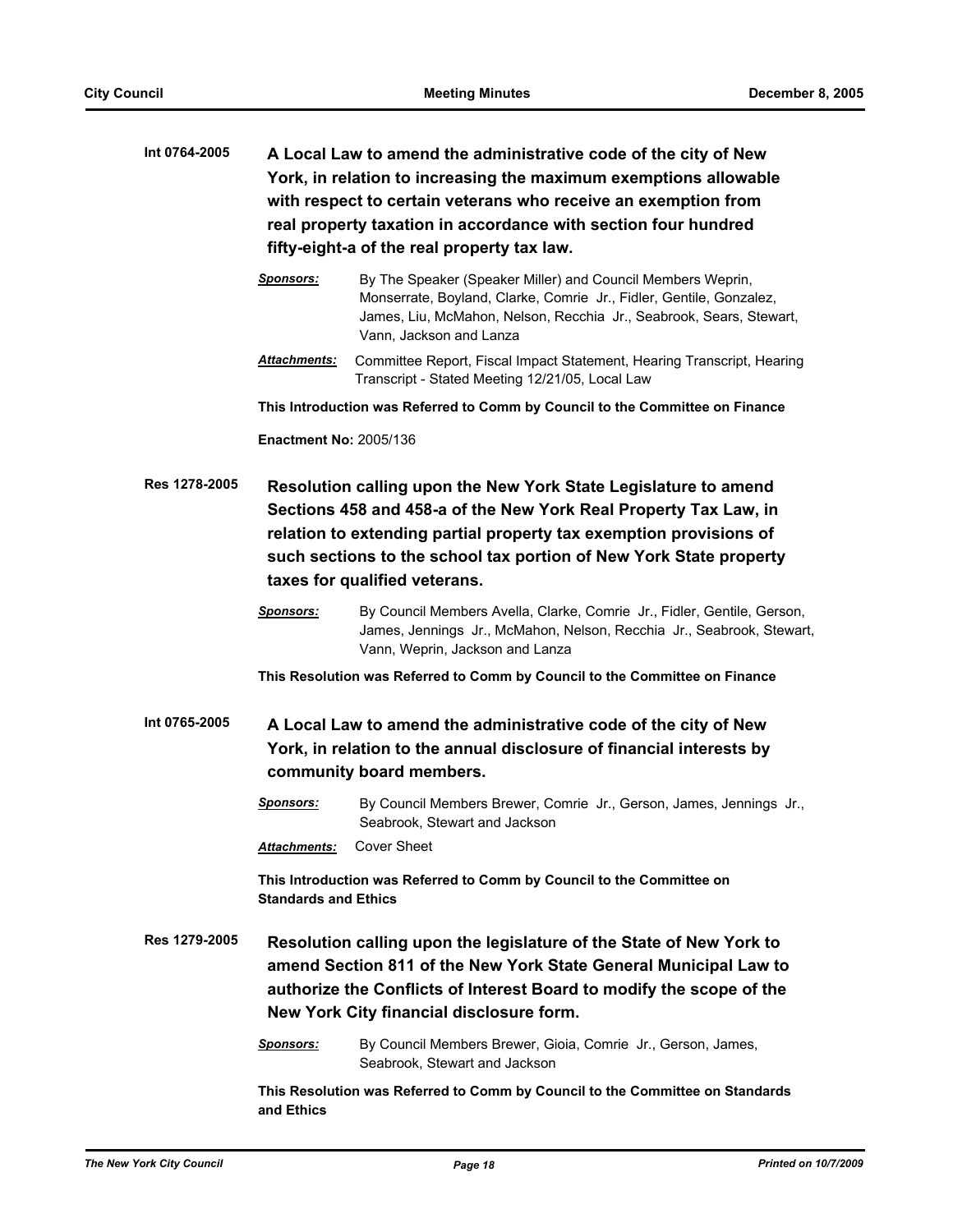| Res 1280-2005 |                  | Resolution calling on the New York Congressional Delegation and<br>all other members of Congress to oppose several bills that have<br>been introduced into the 109th Congress of the United States<br>-Senate Bills S. 1349 and S. 1504 and House of Representatives Bill<br>H.R. 3146-along with the draft bill of the House of Representatives<br>Energy and Commerce Committee (referred to as "Bits II") which<br>would amend the Communications Act of 1934 to restrict, if not<br>eliminate, local franchising and severely undermine community<br>programming and the implementation of universal, affordable<br>broadband access. |
|---------------|------------------|-------------------------------------------------------------------------------------------------------------------------------------------------------------------------------------------------------------------------------------------------------------------------------------------------------------------------------------------------------------------------------------------------------------------------------------------------------------------------------------------------------------------------------------------------------------------------------------------------------------------------------------------|
|               | <b>Sponsors:</b> | By Council Members Brewer, Katz, Comrie Jr., Gerson, James, Liu,                                                                                                                                                                                                                                                                                                                                                                                                                                                                                                                                                                          |

Seabrook, Stewart, Weprin and Jackson

**This Resolution was Referred to Comm by Council to the Committee on Land Use**

- **Res 1281-2005 Resolution calling upon President George W. Bush and the U.S. House of Representatives to support the amendment co-sponsored by Senator Hillary Clinton and passed unanimously in the U.S. Senate, to ensure that the Bureau of Labor Statistics collects data on women workers in the Current Employment Statistics Survey (CESS).**
	- *Sponsors:* By Council Members Clarke, Boyland, Brewer, Comrie Jr., Fidler, Gerson, James, Liu, McMahon, Nelson, Recchia Jr., Stewart, Weprin and Jackson

**This Resolution was Referred to Comm by Council to the Committee on Civil Service and Labor**

**Int 0766-2005 A Local Law to amend the administrative code of the city of New York, in relation to creating community advisory councils for city shelters and special needs housing**

> *Sponsors:* By Council Members Foster, Comrie Jr., Fidler, Gonzalez, James, Stewart, Vann, Barron and Jackson

**This Introduction was Referred to Comm by Council to the Committee on General Welfare**

**Int 0767-2005 A Local Law to amend the administrative code of the city of New York, in relation to creating a temporary task force to study existing as well as potential means and methods of funding affordable housing for low to extremely low income residential communities.**

## *Sponsors:* By Council Members Martinez, Comrie Jr., Fidler, Foster, Gerson, Gonzalez, James, Liu, Vann, Weprin and Jackson

**This Introduction was Referred to Comm by Council to the Committee on Housing and Buildings**